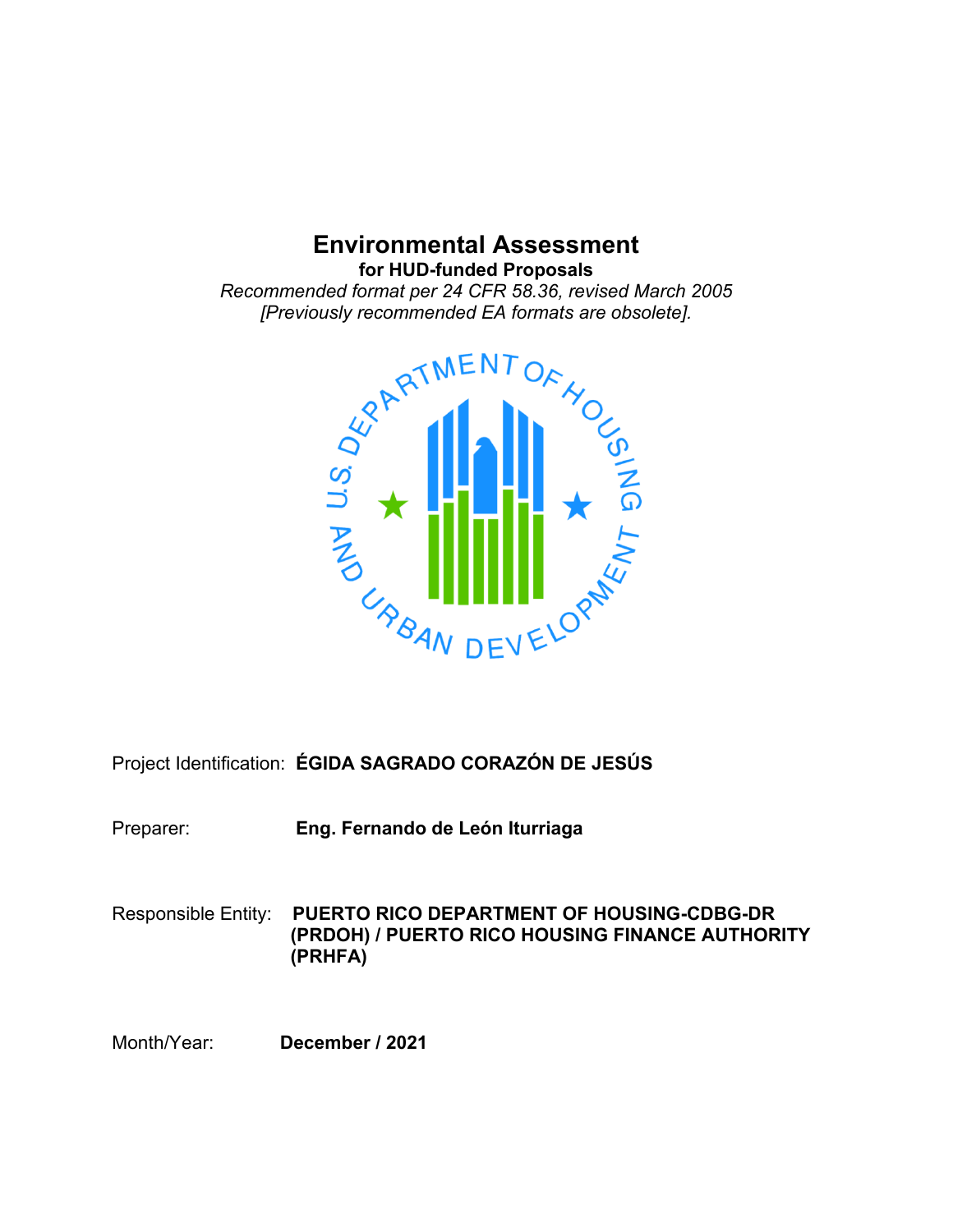# **Environmental Assessment**

**Responsible Entity: PUERTO RICO DEPARTMENT OF HOUSING (PRDOH)** [24 CFR 58.2(a)(7)]

| <b>Certifying Officer:</b> | <b>SALLY Z. ACEVEDO COSME</b>  |
|----------------------------|--------------------------------|
| $[24$ CFR 58.2(a)(2)]      | PEDRO DE LEÓN RODRÍGUEZ        |
|                            | <b>MARÍA A. TORRES BREGÓN</b>  |
|                            | ÁNGEL LÓPEZ GUZMÁN             |
|                            | <b>IVELISSE LORENZO TORRES</b> |
|                            |                                |

- **Project Name: ÉGIDA SAGRADO CORAZÓN DE JESÚS**
- **Project Location: AVE. HOSTOS, SECTOR SAN LUIS, BARRIO-PUEBLO, ARECIBO, P.R. 00612**

**Estimated Total Project Cost: \$41,200,000.00**

**Grant Recipient: NATURE HOUSING SENIOR COMMUNITY LLC**  $[24 \text{ CFR } 58.2(a)(5)]$ 

**Recipient Address: P.O. BOX 3210, HATO ARRIBA STATION, SAN SEBASTIÁN, \_\_\_\_\_\_\_\_\_\_\_\_\_\_\_\_\_ P.R. 00685**

**Project Representative: SR. ERNESTO VALLE**

**Telephone Number: (787) 547 - 6677**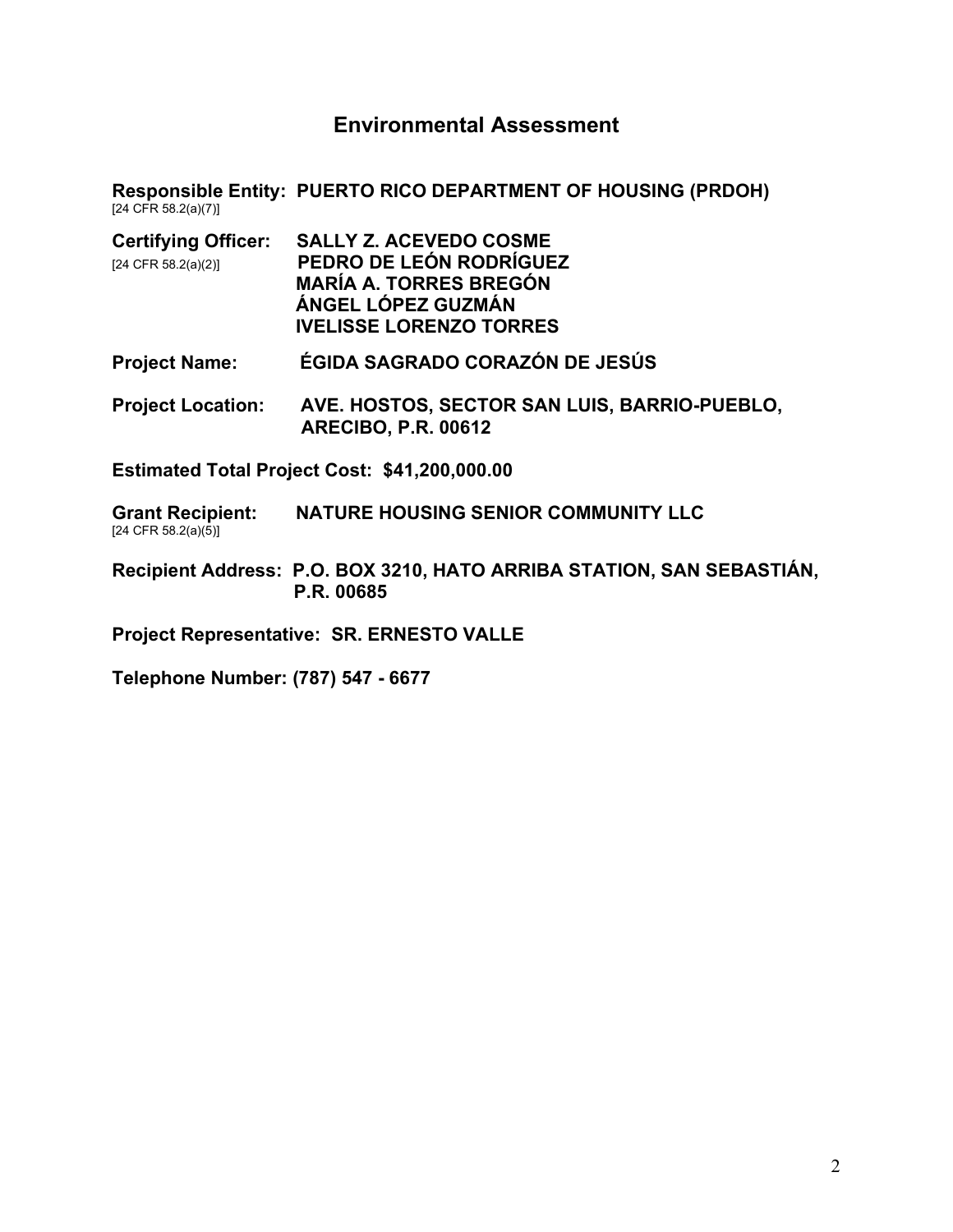**Conditions for Approval:** (Included is a List all mitigation measures adopted by the responsible entity to eliminate or minimize adverse environmental impacts. These conditions must be included in project contracts and other relevant documents as requirements). [24 CFR 58.40(d), 40 CFR 1505.2(c)]

The following mitigation measures must be adopted throughout the construction:

## 1.Permits

- a. Non-expired permits prior to construction commencement. These include:
	- i. Construction Permit (2018-234715-PCOC-009484)
	- ii. Construction Permit (2018-234715-PCO-015517)
	- iii. Urbanization Permit (2018-234715-PCU-004030)
	- iv. General Consolidated Permit (Permiso General Consolidado)
	- v. Incidental Permit
	- vi. General Permit National Pollutant Discharge Elimination System (NPDES) in compliance with EPA
	- vi. AAA Endorsed Plan Set, (AAA-RN-17-07-0009)
	- vii. AEE Agency Endorsed Plan Set, Endorsement Letter & Project Evaluation and Point of Connection Approval (2017-161216-SRI-022288)
	- vii. DTOP Regulatory Permit (2017-161216-SRI-020138)
	- ix. Firemen Department Endorsement (2017-161216-REA-001479)
	- x. ICP Endorsements (IA & IB) (2017-161216-REA-001479, 2017 and 161216-REA-0014953)
	- xi. Certification of Consistency filed with the State Coastal Management Program

b. EPA must be consulted for management of storm water to confirm if a National Pollutant Discharge Elimination System (NPDES) permit is necessary.

c. Must submit the General Permit that establishes the Regulation for the Processing of General Permits that includes an Emission Source Permit (PFE) in the case of electricity generators with a capacity greater than ten (10) horsepower and an operation no greater than five hundred hours a year. If the generator has an operation greater than five hundred hours a year, they will have to obtain the corresponding emission permits from the JCA.

d. If the cutting of trees is necessary, a tree cutting, pruning, transplanting, and planting authorization (ACP) in accordance with chapter 47 cutting, pruning and afforestation of the joint regulation of permits for construction works and land use must be applied for and obtained.

e. The Highways and Transportation Authority has requested that the project plans and evidence of payment of the impact fee (\$55,000.00) are to be submitted to the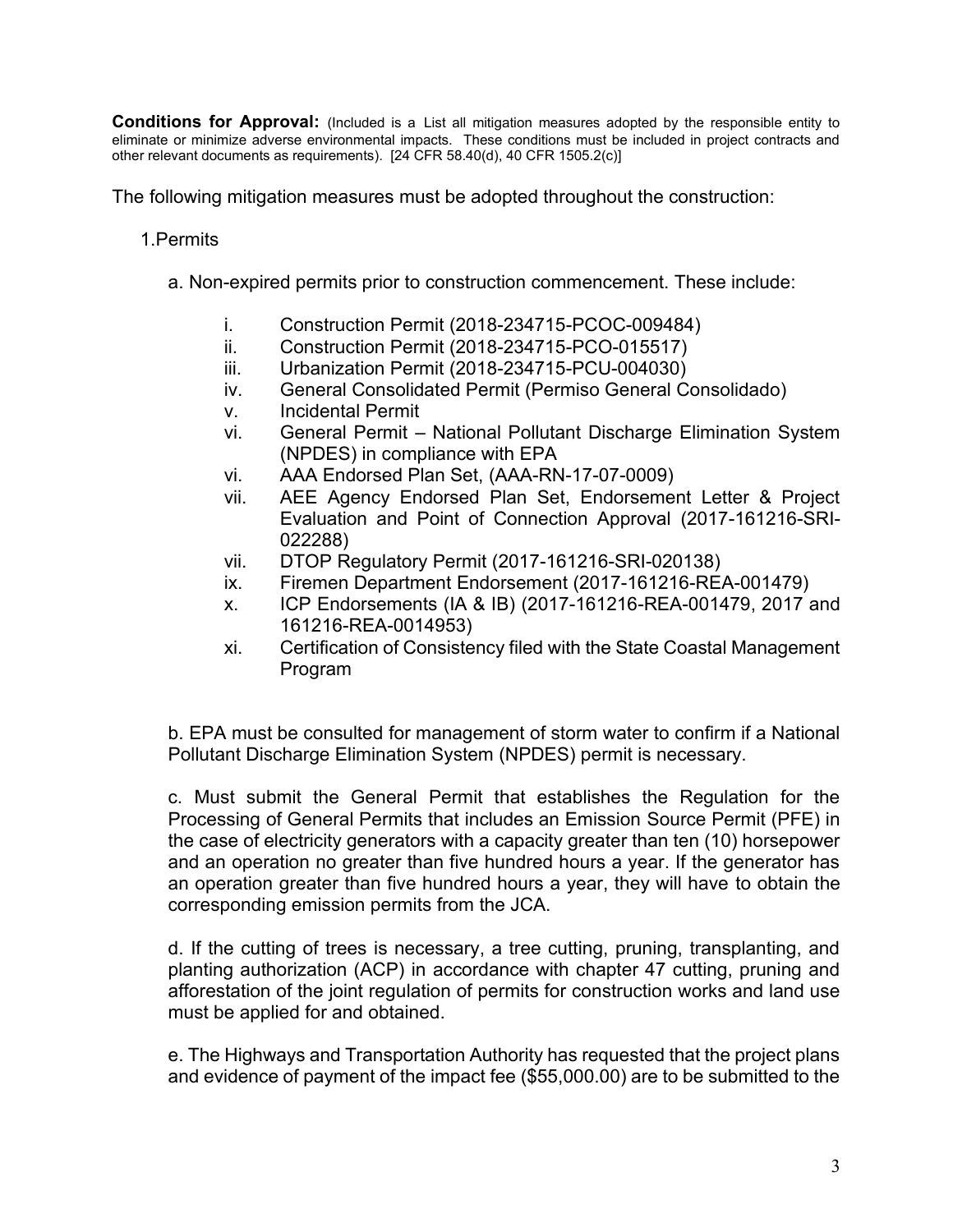Regional Department of Transportation Office in order to obtain the Regulation Permit.

f. The trucks transporting the waste during construction must possess the Permit to Operate Services of Recollection or Transportation of Non-Dangerous Solid Waste (DS-1 Permit, JCA).

g. Adequate measures must be taken to control the area during construction to avoid exposing the vehicles picking up any mud, dust, sticky or viscous substances in their tires or other parts of the vehicle which could then be deposited on the streets or any other public place. Construction debris and waste must not be accumulated in the Project's site surroundings.

h. A Permit Number of Generation of Biomedical Waste must be obtained if the Elderly home will provide medical services.

i. If a Laundry is installed, corresponding permits for compliance with Rules 108 (Installation of Control Equipments) and 4040 (Fugitive Emissions) of the Regulation Number 5300 of August 28, 1995 must be obtained.

- 2. Compliance Measures
	- a. An Emergency Plan must be prepared and filed to the Environmental Quality Board in compliance with the Regulations of Water Quality Standards to prevent and/or control diesel spills.
	- b. The Storage, management and disposition of waste materials must be executed in compliance with the Regulation for the Management of Nonhazardous Solid Waste of the Environmental Quality Board.
	- c. Full compliance with noise ordinance as established in the "Reglamento para el Control de la Contaminación por Ruido de la Junta de Calidad Ambiental".
	- d. Must implement and comply with a:
		- i. CES Plan
		- ii. Storm Water Pollution Prevention Plan (SWPPP)
		- iii. Recycling Plan & Quarterly Recycling Report of the Generated Materials during the Construction Work Phase (if the Municipality is responsible for this work, Compromise Evidence from the Municipality must be submitted).
		- iv. Drawings with the localization of the recycling area inside the Project must be submitted.

e. Compliance with Green Permit pre-qualification requirements as a measure to obtain Green Certification.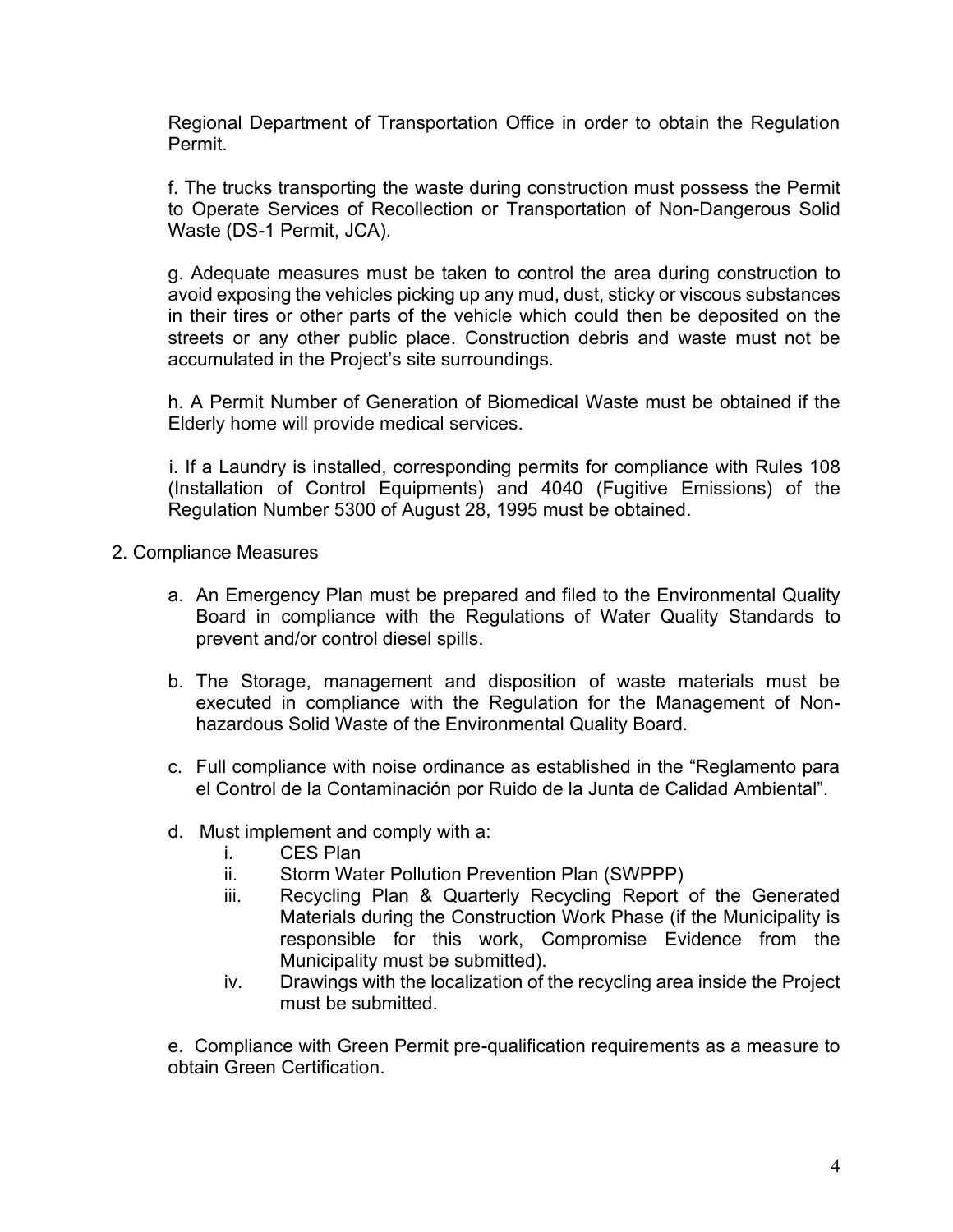f. The project must comply with ADS rules and regulations.

g. Prior to any extraction of the terrestrial crust, Developer and Contractor must comply with Chapter 46 of the Conjoined Regulations of Permits for Construction Work and Terrain Usage for Extraction, Excavation, Removal & Dredging (also known as Incidental Permit).

h. The project must comply with the Requirements of the concerning Agencies and with their recommendations (2017-161216-REA-001479 and 2017-161216- DEA-00148) emitted for the Project.

i. The Project must follow the recommendations of the realized Soil Study for the Project.

j. A reforestation program using native species, which, in addition to helping to minimize erosion, benefits wildlife must be established. This measure is consistent with the Law to Encourage the Planting of Trees Whose Fruits and / or Seeds Provide Food for Wild Bird Species of Puerto Rico (Law No. 97 of June 24, 1998).

k. Take the necessary measures to prevent residues of organic and inorganic substances such as: oils, fuels, or other chemical substances, from being washed away by runoff and gaining access to any body of water or the rainwater system.

l. Project must comply with the Regulations for the Control and Prevention of Luminic Contamination.

3. Demolition and Construction

a. Contractor must detain all construction work if archaeological deposits and/or elements of historical value are encountered during any phase of the construction. Contractor must inform the ICPR and Contracting Officer within 24 hours of the finding.

b. If a superficial or subterranean body of water is discovered while construction work is taking place, it must be informed to the Department of Natural Resources.

c. All pertaining permits must be obtained prior to construction commencement.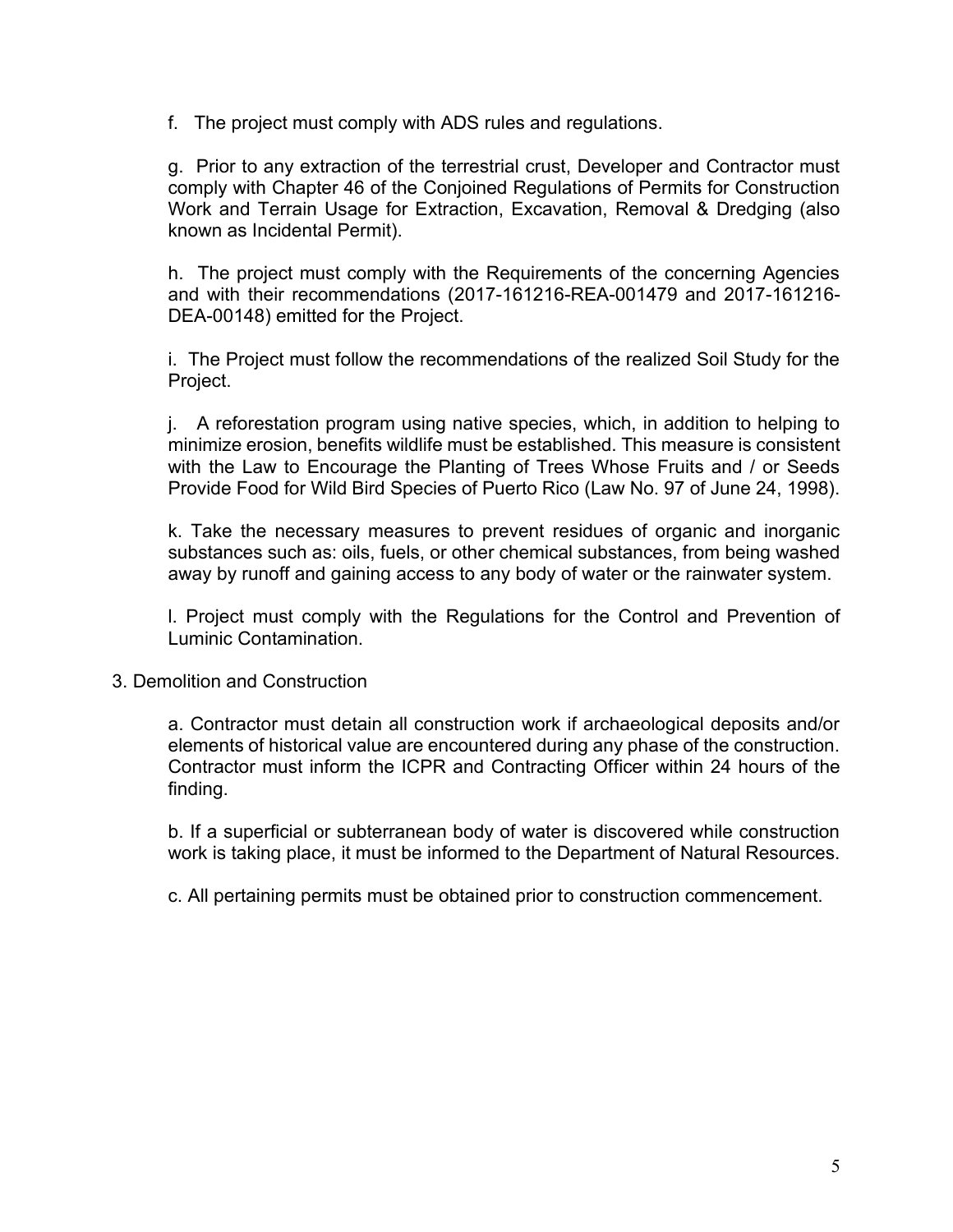**FINDING:** [58.40(g)]

| X | <b>Finding of No Significant Impact</b><br>(The project will not result in a significant impact on the quality of the human<br>environment) |
|---|---------------------------------------------------------------------------------------------------------------------------------------------|
|   | <b>Finding of Significant Impact</b><br>(The project may significantly affect the quality of the human environment)                         |
|   | 12/3/2021<br>Date:<br><b>Preparer Signature:</b><br>Name/Title/Agency: ENG. FERNANDO DE LEÓN, PE                                            |
|   | <b>DIC ENGINEERS, PSC</b>                                                                                                                   |
|   | In A. de la<br>Date:<br>12/6/2021<br><b>RE Approving Official Signature:</b>                                                                |
|   | <b>Puerto Rico Department of Housing (PRDOH)</b><br>Name/Title/Agency:                                                                      |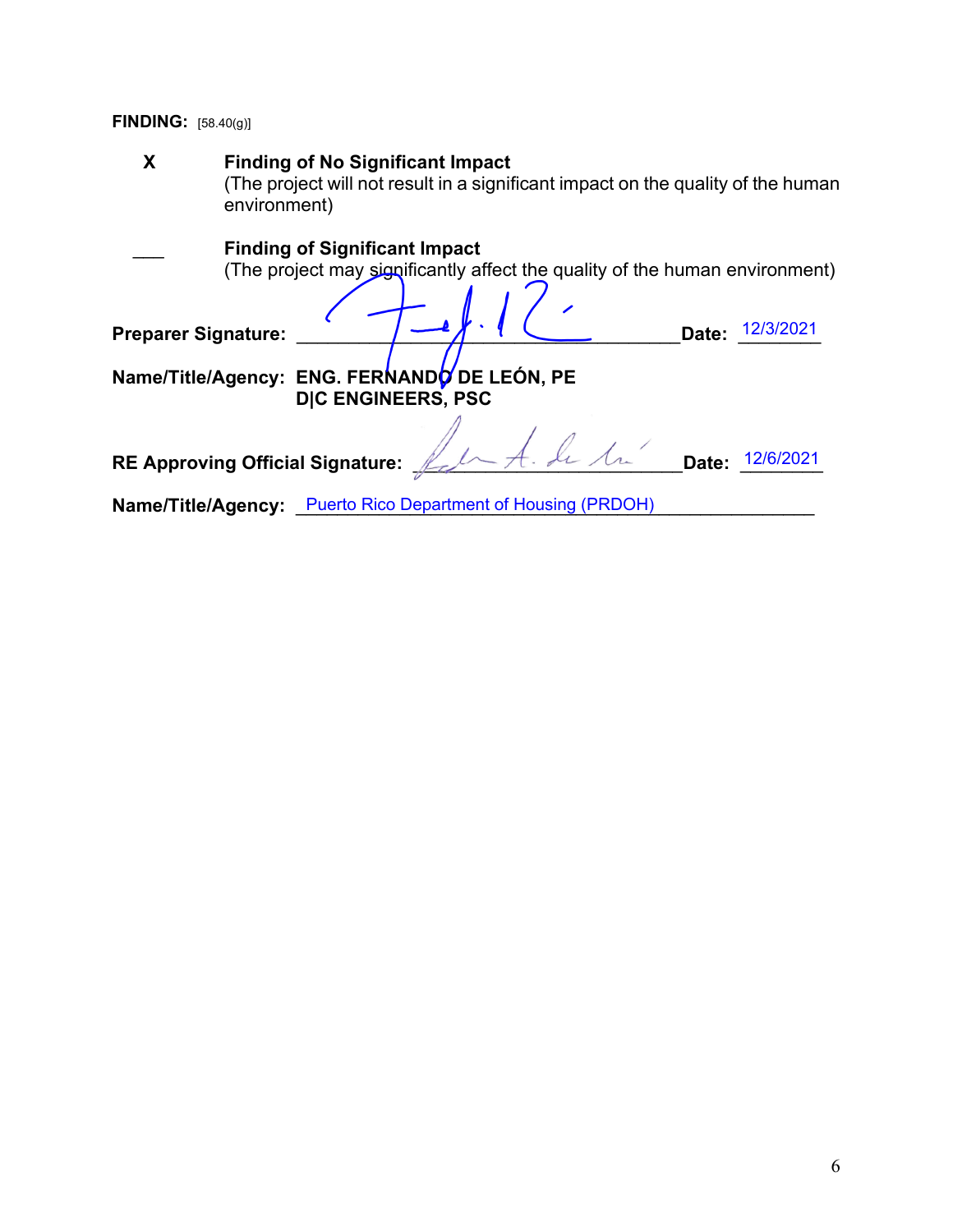## **Statement of Purpose and Need for the Proposal: [40 CFR 1508.9(b)]**

**Description of the Proposal:** Must include all contemplated actions which logically are either geographically or functionally a composite part of the project, regardless of the source of funding. [24 CFR 58.32, 40 CFR 1508.25]

Property located at the Hostos Avenue of the Pueblo Ward in the municipality of Arecibo. The project will be developed in a two point six three nine one (2.6391) "cuerdas" lot (Catrastal#012-084-127-01) with an identified zoning of Residential-Agricultural (R-A) as determined by the Puerto Rico Planning Board. The property is located outside the flood zone (Zone X). The project has available utilities typical of urban neighborhoods such as water distribution, electric power distribution and telephone and cable services to support its intended use at typical connection costs. The property is located outside the flood zone and does not require environmental remediation. The proposed rental housing project will consist of a 6-story apartment building with 120 units, with one bedroom each, to be rented to low-income elderlies; particularly adapted to their construction and social needs. The units will be developed under Section 42 of the Internal Revenue Code Program, also known as the Low-Income Housing Tax Credit Program, and Community Development Block Grant – Disaster Relief program funds. Further, the project has an approved Project-Based Section 8 from the Municipality of Arecibo, for the operation of the project.

The building, its units, the facilities and common areas were designed (based on designer's certifications) in strict compliance with the federal, state and local laws, rules, regulations, requirements and ordinances, including but not limited to, the standards of The American with Disabilities Act (ADA), the Uniform Federal Accessibility Standards (UFAS), as well as, the Federal Housing Act (FHA), and Section 504 of the Rehabilitation Act of 1973, as amended, and as applicable. A minimum of 12% out of the 120 units will be identified as adapted units and an additional 3% (of the units have been designed for the hearing and visual impaired (sensory impairment).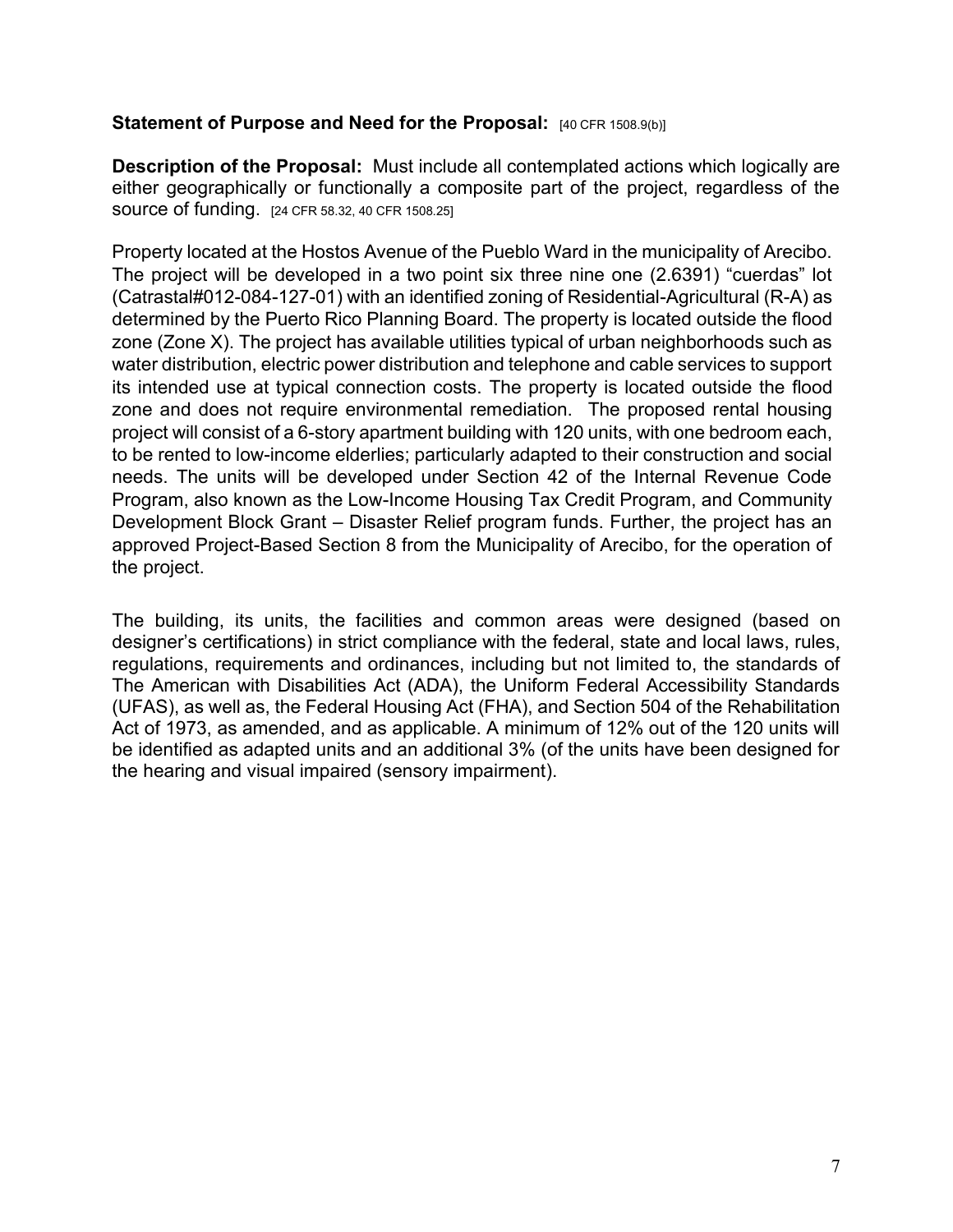**Existing Conditions and Trends:** Must include a description of the existing conditions of the project area and its surroundings, and trends likely to continue in the absence of the project.  $[24 \text{ CFR } 58.40(a)]$ 

The project is conveniently located in the amidst of the Pueblo urban center. Economic, social and cultural development will be promulgated for the tenants of the Project, as well as, for the Municipality's constituents. Moreover, all infrastructures, mass –public and private transportation, and government (police & firemen stations), religious, commercial, and medical/pharmacy services, among other urban amenities of the Pueblo ward are available to the Project site at close proximity/walking distance.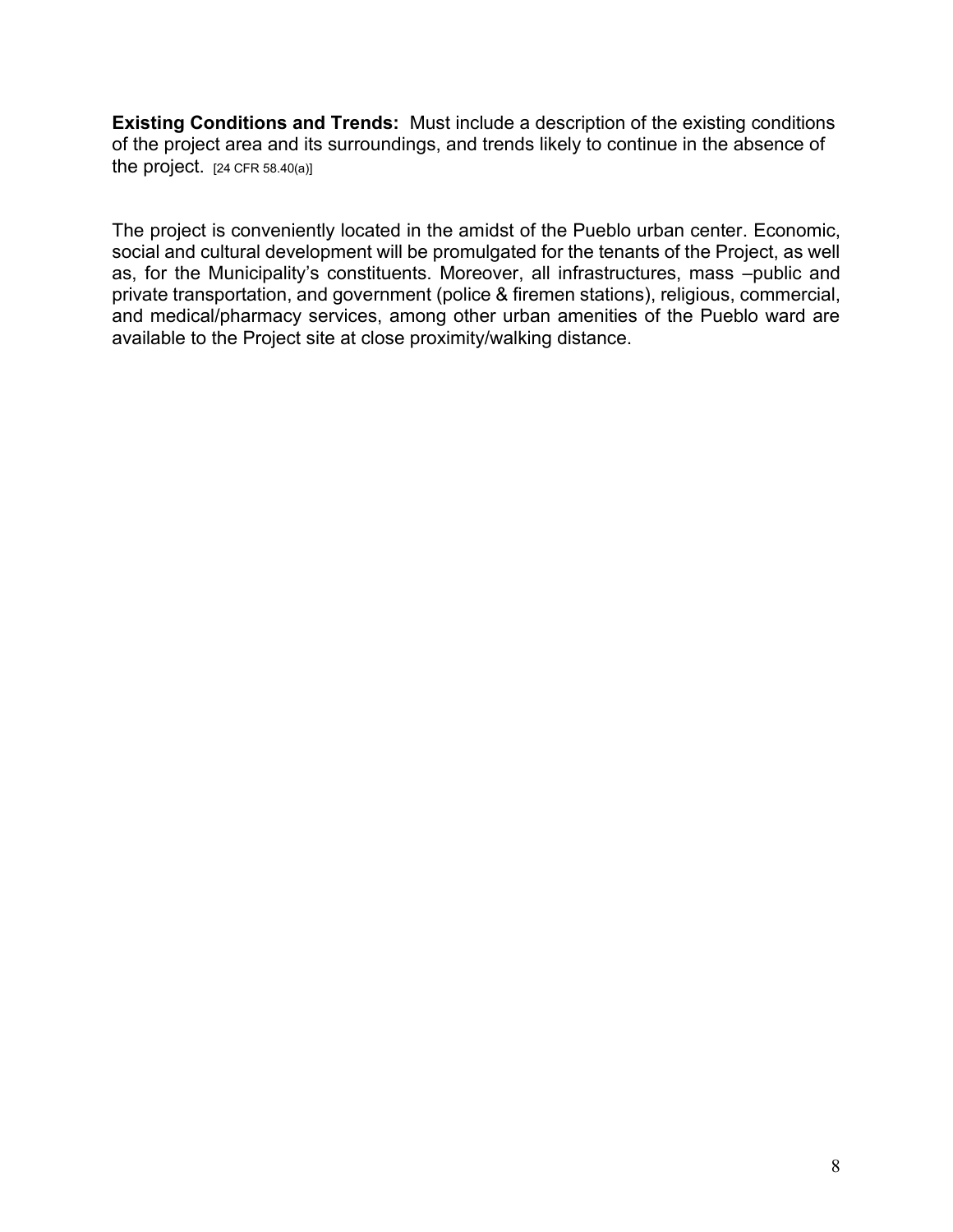# Statutory Checklist

[24CFR §58.5]

A record of the determinations made regarding each listed statute, executive order or regulation. Provide appropriate source documentation. Note reviews or consultations completed as well as any applicable permits or approvals obtained or required. Note dates of contact or page references. Provide compliance or consistency documentation. Attach additional material as appropriate. Note conditions, attenuation or mitigation measures required.

| <b>Factors</b>                                                     | <b>Determination and Compliance Documentation</b>                                                                                                                                                                                                                                                                                                                                                                                                                                                                                                                                                                                                                                                                                                               |
|--------------------------------------------------------------------|-----------------------------------------------------------------------------------------------------------------------------------------------------------------------------------------------------------------------------------------------------------------------------------------------------------------------------------------------------------------------------------------------------------------------------------------------------------------------------------------------------------------------------------------------------------------------------------------------------------------------------------------------------------------------------------------------------------------------------------------------------------------|
| <b>Historic Preservation</b><br>[36 CFR 800]                       | The letters from SHPO dated May 10, 2018 & December 15,<br>2020, for this project states that no historic property was<br>affected. No instance was found regarding the eligible historic<br>district and the historic properties within the area of potential<br>effect                                                                                                                                                                                                                                                                                                                                                                                                                                                                                        |
|                                                                    | An archeological study prepared as per recommendations by<br>the 'Instituto de Cultura Puertorriqueña' concluded that the<br>project should be endorsed by all agencies with jurisdiction over<br>this matter.                                                                                                                                                                                                                                                                                                                                                                                                                                                                                                                                                  |
|                                                                    | The Historical Building Heritage Program and the Archeology<br>and Ethnohistory Program of the Institute of Puerto Rican<br>Culture provided no objection towards the construction of the<br>project based on the Archeological Evaluation (Phase IA-IB)<br>prepared by Arqueología, Inc.                                                                                                                                                                                                                                                                                                                                                                                                                                                                       |
|                                                                    | The endorsements from the Program of Archaeology and<br>Ethnohistory & Office of Historical Heritage of the Institute<br>of Puerto Rican Culture of ICP were obtained on August 2, 2017<br>& August 7, 2017 respectively and need to be renewed as they<br>expired on August 2018.                                                                                                                                                                                                                                                                                                                                                                                                                                                                              |
|                                                                    | See Annex V.15 - SHPO Determination<br>See Annex V.13 - ICPR Recommendations<br>See Annex II.6 - Archaeological Study                                                                                                                                                                                                                                                                                                                                                                                                                                                                                                                                                                                                                                           |
| <b>Floodplain Management</b><br>[24 CFR 55, Executive Order 11988] | The subject property is located in a Zone X, outside the 1%<br>annual chance of flood area as per FEMA Emergency Flood<br>Map No. 72000C0230H with an effective date as of April 19,<br>2005. The Zone X is area of minimal flood hazard, usually<br>depicted on FIRMs as above the 500-year flood level. Zone X<br>may have pond prone areas and local drainage problems that<br>don't warrant a detailed study or designation as base floodplain.<br>Zone X is the area determined to be outside the 500-year flood<br>and protected by levee from 100-year flood. The Subject Site is<br>assumed to be free of adverse floodable conditions that might<br>affect its intended development, and no liability or responsibility<br>is assumed in this respect. |
|                                                                    | The design of the special distribution of the installations has<br>been designed accordingly to the recommendations in the<br>Hydraulic-Hydrologic Study.                                                                                                                                                                                                                                                                                                                                                                                                                                                                                                                                                                                                       |
|                                                                    | All Municipalities of Puerto Rico participate in the National Flood<br>Insurance Program and are currently in good standing with the<br>agency.                                                                                                                                                                                                                                                                                                                                                                                                                                                                                                                                                                                                                 |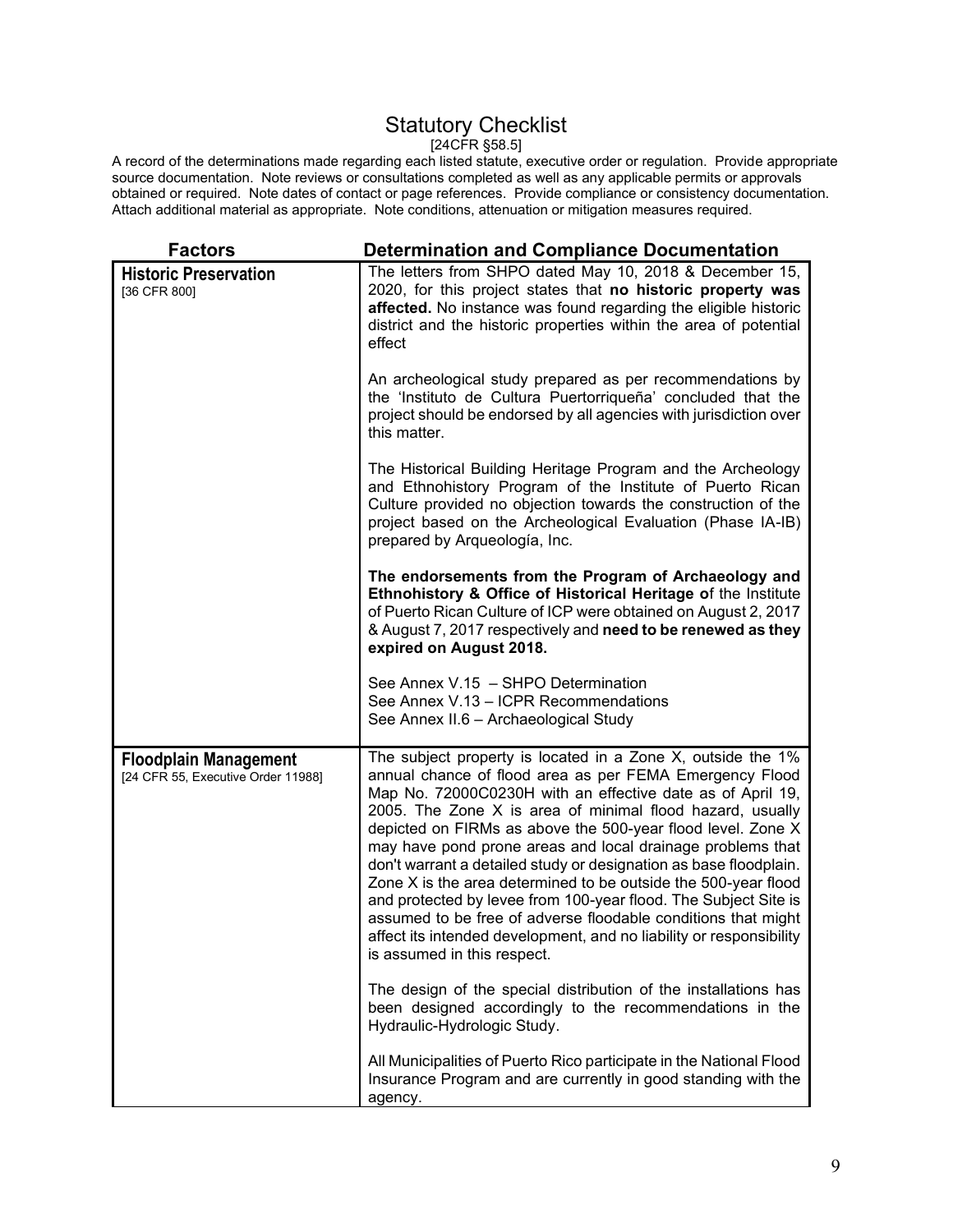|                                                              | See Annex II.3 - Updated Environmental Site Assessment<br>Phase I<br>See Annex I.4 - ESCJ - FEMA Map<br>See Annex II.4 - Hydrologic & Hydraulic Study - Non-Flood<br>Certification                                                                                                                                                                                                                                                                                                                                                                                                                                                                         |
|--------------------------------------------------------------|------------------------------------------------------------------------------------------------------------------------------------------------------------------------------------------------------------------------------------------------------------------------------------------------------------------------------------------------------------------------------------------------------------------------------------------------------------------------------------------------------------------------------------------------------------------------------------------------------------------------------------------------------------|
| <b>Wetlands Protection</b><br>[Executive Order 11990]        | No evidence of wetlands was noted on the subject property. The<br>vicinity surrounding the Subject Property was evaluated using<br>U.S. Fish and Wildlife Service Natural Wetland Inventory. A<br>copy of the National Wetland Inventory for the subject property<br>vicinity issued by the U.S. Fish and Wildlife Service is included<br>in this report.                                                                                                                                                                                                                                                                                                  |
|                                                              | The project site is not located on any riparian nor wetland.<br>Furthermore, a permit won't be required as per Section 404 of<br>the Clean Water Act as the project will not require the discharge<br>of dredged or fill material into wetlands                                                                                                                                                                                                                                                                                                                                                                                                            |
|                                                              | See Annex II.3 - Updated Environmental Site Assessment<br>Phase I<br>See Annex I.4 - FEMA Map<br>See Annex I.3 - Wetland Inventory Map                                                                                                                                                                                                                                                                                                                                                                                                                                                                                                                     |
| <b>Coastal Zone Management Act</b><br>[Sections 307(c), (d)] | Puerto Rico's coastal zone generally extends 1,000 meters (one<br>kilometer) inland. The municipality of Arecibo is bordered on the<br>north by the Atlantic Ocean, on the south by the municipality of<br>Utuado, on the east by the municipality of Barceloneta, and to<br>the west by the municipality of Hatillo. Because of its location<br>on the coast, the municipality is part of the northern coastal plain<br>region. The project site is located approximately 0.02 MILES<br>South of the Northern Coast of Puerto Rico which pertains to<br>the Atlantic Ocean. There are no anticipated adverse effects<br>due to the project's development. |
|                                                              | As this is a new construction within a Coastal Zone,<br>confirmation to from Coastal Zone Management Program<br>or consultation with the DRNA is required.                                                                                                                                                                                                                                                                                                                                                                                                                                                                                                 |
|                                                              | See Annex II.3 - Updated Environmental Site Assessment<br>Phase I<br>See Annex I.4 - FEMA Map                                                                                                                                                                                                                                                                                                                                                                                                                                                                                                                                                              |
| <b>Sole Source Aquifers</b><br>[40 CFR 149]                  | Puerto Rico is included in a sole-source aquifer region<br>designated as Region II of the USA EPA.                                                                                                                                                                                                                                                                                                                                                                                                                                                                                                                                                         |
|                                                              | The project is not connected to a direct potable water line<br>which provides water from a designated sole-source<br>aquifer nor is it located within a sole source aquifer<br>watershed. This was confirmed with the EPA Sole Source<br>Aquifers Map.                                                                                                                                                                                                                                                                                                                                                                                                     |
|                                                              |                                                                                                                                                                                                                                                                                                                                                                                                                                                                                                                                                                                                                                                            |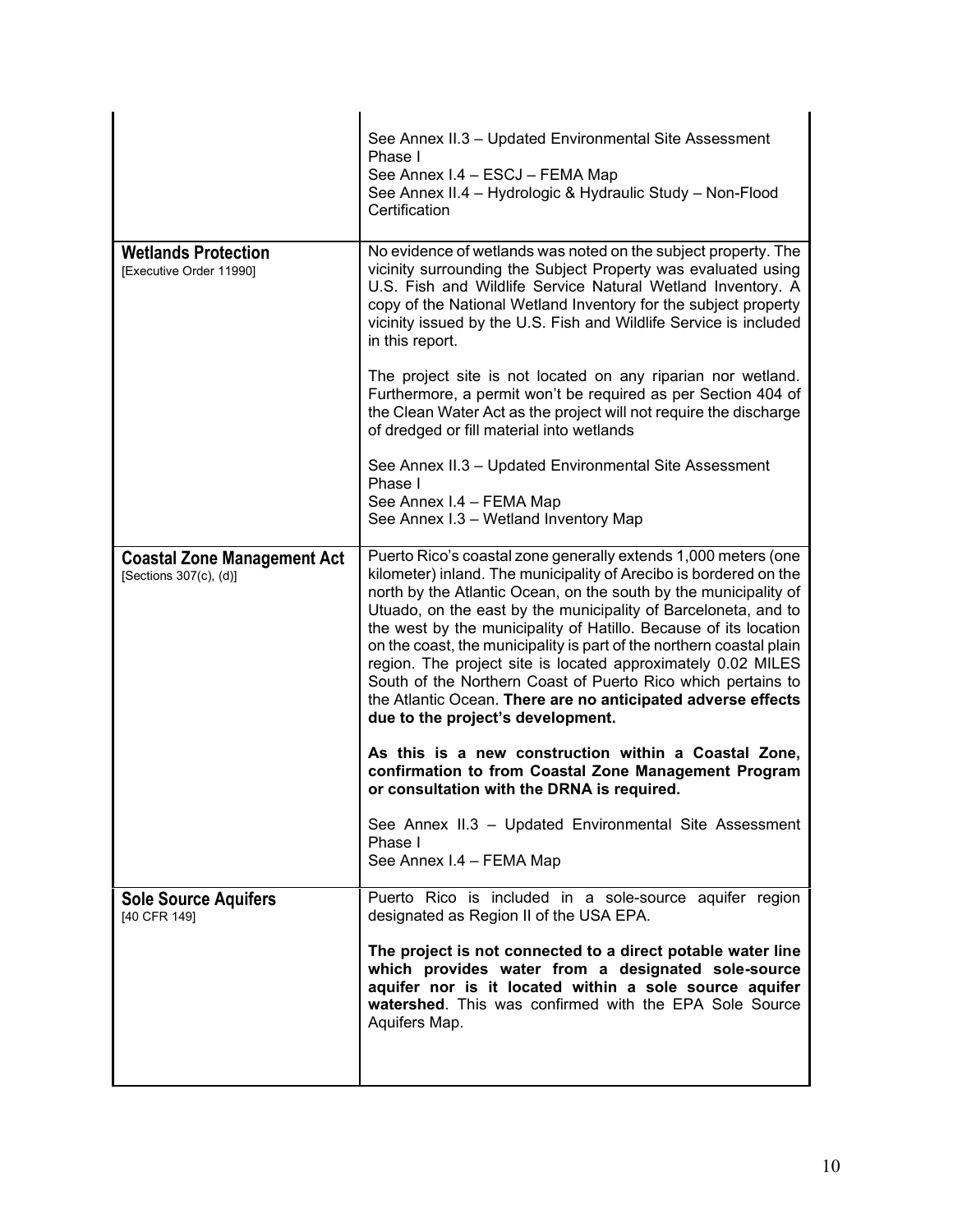|                                                                                         | Eventhough there are no sole-source aquifers designated by<br>the EPA in the Project's site immediacies, there are various<br>geologic units that comprise the water-table aquifer in the<br>Arecibo-Manatí region.<br>See Annex II.3 - Updated Environmental Site Assessment<br>Phase I<br>See Annex VI.1 - Aquifers Map                                                                                                                                                                                                                                                                                                                                                                                                                             |
|-----------------------------------------------------------------------------------------|-------------------------------------------------------------------------------------------------------------------------------------------------------------------------------------------------------------------------------------------------------------------------------------------------------------------------------------------------------------------------------------------------------------------------------------------------------------------------------------------------------------------------------------------------------------------------------------------------------------------------------------------------------------------------------------------------------------------------------------------------------|
| <b>Endangered Species Act</b><br>[50 CFR 402]                                           | The proposed site is located in a mixed-use urban area with a<br>classified zoning of DT-G. The letter from the DRNA dated May<br>5, 2017 for this particular project, states that none of the<br>federally listed, proposed threatened or endangered<br>species are known to occur at the project site.<br>See Annex V.8 - DRNA Habitat Categorization                                                                                                                                                                                                                                                                                                                                                                                               |
|                                                                                         | See Annex II.3 - Environmental Assessment Phase I Study                                                                                                                                                                                                                                                                                                                                                                                                                                                                                                                                                                                                                                                                                               |
| <b>Wild and Scenic Rivers Act</b><br>[Sections 7(b), (c)]                               | Puerto Rico has approximately 5,385 river miles. Only 8.9 miles<br>of three rivers are designated as wild & scenic. The portions of<br>these rivers that qualify under the afore mentioned category are<br>located more than 80 miles east of the project site. They are<br>not in harm's way from this project.                                                                                                                                                                                                                                                                                                                                                                                                                                      |
|                                                                                         | See Annex II.3 - Updated Environmental Site Assessment<br>Phase I<br>See Annex VI.6 - Wild & Scenic Rivers Map                                                                                                                                                                                                                                                                                                                                                                                                                                                                                                                                                                                                                                        |
| <b>Air Quality</b><br>[Clean Air Act, Sections 176(c)<br>and (d), and 40 CFR 6, 51, 93] | The Arecibo Municipality shows a violation of the 2008 Lead<br>NAAQS. Therefore, some area in Arecibo County and possibly<br>additional areas in surrounding counties must be designated as<br>non-attainment areas. The absence of a violating monitor alone<br>is not a sufficient reason to eliminate nearby counties and this<br>Project as candidates for non-attainment status. Each area has<br>been evaluated based on the weight of evidence of the eight<br>factors collectively combined into five like groupings and other<br>relevant information. The violating monitor located in Arecibo<br>County is located in close proximity to The Battery Recycling<br>Company, Road No.2 km 72.2 Barrio Cambalache in Arecibo,<br>Puerto Rico. |
|                                                                                         | The contractor must endeavor to keep dust from becoming a<br>nuisance to neighboring areas as efforts to reduce impact to<br>Air Quality during the construction period.                                                                                                                                                                                                                                                                                                                                                                                                                                                                                                                                                                              |
|                                                                                         | A General Consolidated Permit from the "Junta de Calidad"<br>Ambiental" is required. This permit is to be expected prior to<br>the start of construction start.                                                                                                                                                                                                                                                                                                                                                                                                                                                                                                                                                                                       |
|                                                                                         | See Annex II.3 - Updated Environmental Site Assessment<br>Phase I<br>See Annex V.6 - REA Environmental Evaluation<br>See List of Sources: 16. Air Quality, EPA Nonattainment Areas<br>– Arecibo                                                                                                                                                                                                                                                                                                                                                                                                                                                                                                                                                       |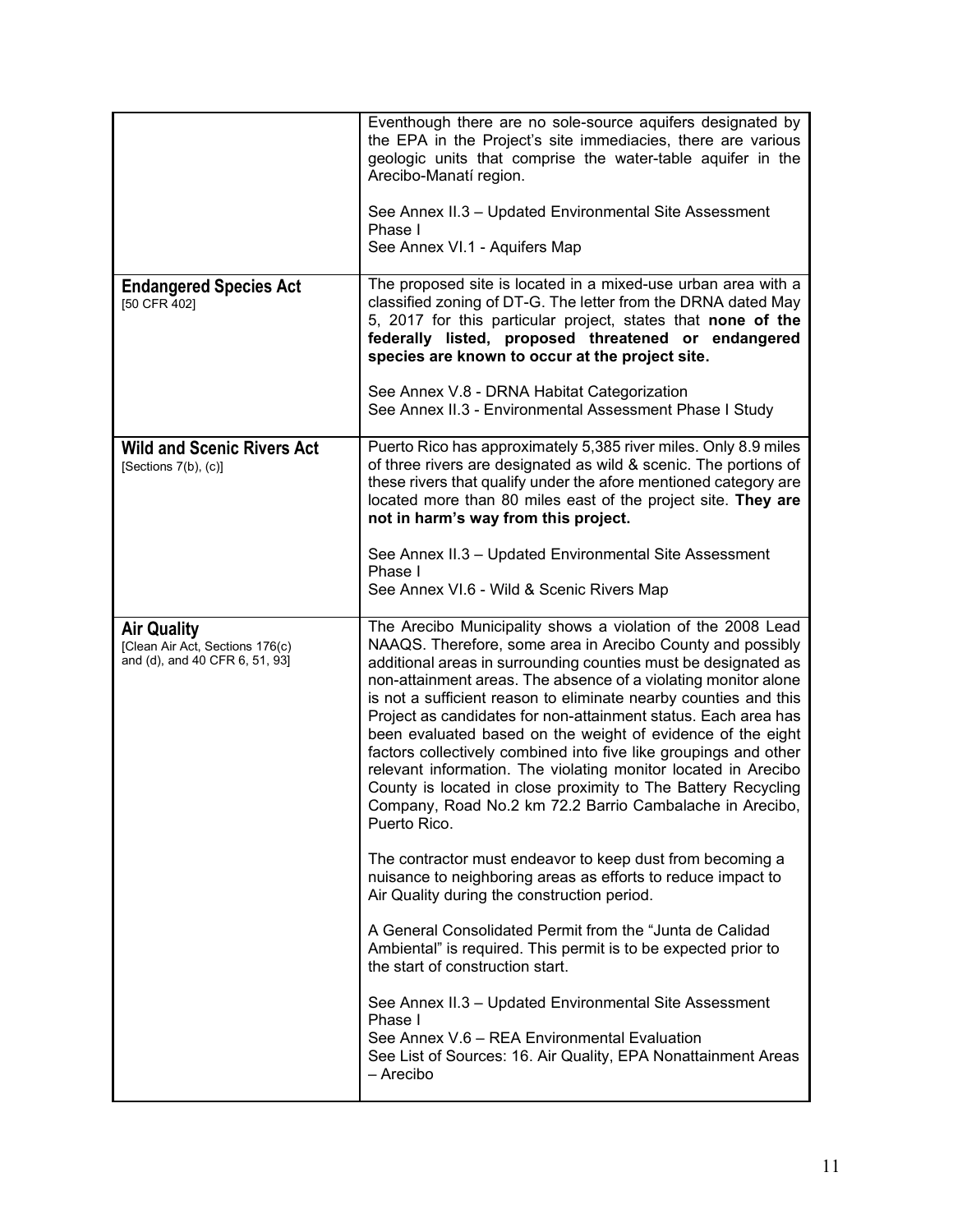| <b>Farmland Protection Policy Act</b><br>[7 CFR 658]    | The proposed use is in harmony with the surrounding<br>developments area and does not impact agricultural projects.<br>The project land lies within a mixed use and populated urban<br>area in the Arecibo pueblo Ward. The site's soils are not<br>designated as 'Prime' for agricultural purposes and is not<br>considered an agricultural land.<br>See Annex I.1 - Technical & Feasibility Project Narrative<br>See Annex V.14 - Agriculture Endorsement Letter<br>See Annex A2.2 - Google Earth Aerial Images - Farmland<br><b>Protection Policy Act</b> |
|---------------------------------------------------------|--------------------------------------------------------------------------------------------------------------------------------------------------------------------------------------------------------------------------------------------------------------------------------------------------------------------------------------------------------------------------------------------------------------------------------------------------------------------------------------------------------------------------------------------------------------|
| <b>Environmental Justice</b><br>[Executive Order 12898] | The proposed multi-family housing development is meant to<br>serve the pressing need for affordable housing in Arecibo's low-<br>income population. The Municipality of Arecibo expressed their<br>complete support in the Municipality's Endorsement Letter.                                                                                                                                                                                                                                                                                                |
|                                                         | The Phase I Environmental Study determined that the<br>probability of the Site being contaminated is very low, that<br>no substantial environmental issues were found and that<br>no potential environmental impact issues to the residents<br>of the Project were determined.                                                                                                                                                                                                                                                                               |
|                                                         | See Annex V.11 - Municipal Endorsement Letter<br>See Annex II.3 - Updated Environmental Site Assessment<br>Phase I                                                                                                                                                                                                                                                                                                                                                                                                                                           |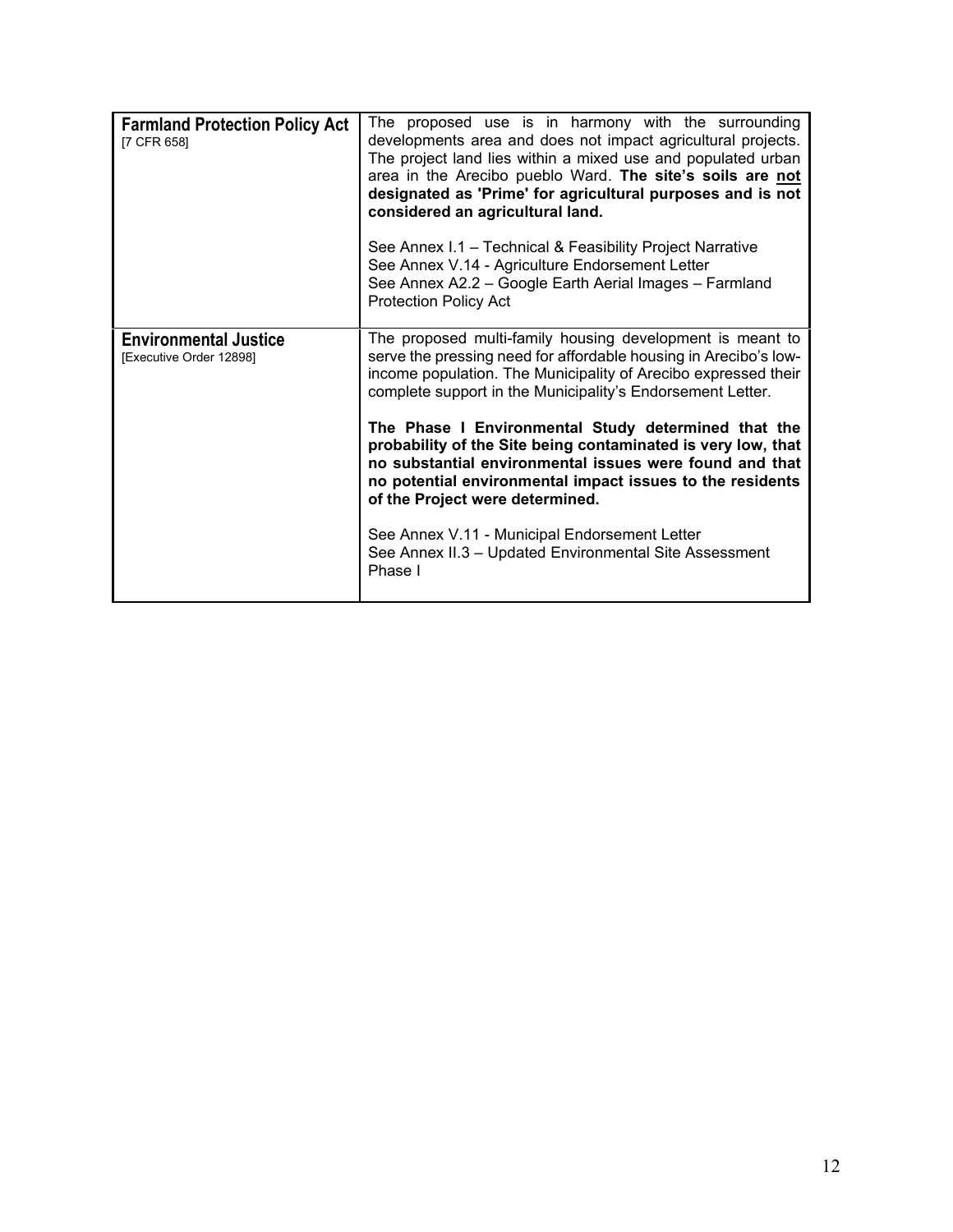# **HUD Environmental Standards Determination and Compliance Documentation**

| <b>Noise Abatement and Control</b><br>[24 CFR 51 B]                                                                          | Existing noise levels were measured at two different strategic<br>points of the project area in accordance with the DTPW Noise<br>Policy dated July 2011. Noise levels are not forecast to exceed<br>the noise level of 67 dBA established in the federal guidelines<br>for residential areas; therefore, the need to have to run the<br>model with the end to build a noise attenuation barrier was not<br>considered.<br>See Annex II.2 - Noise Study                                                                                                                                                                                                                                                                                                                                                                                                                                                                                                                                                                                                                 |
|------------------------------------------------------------------------------------------------------------------------------|-------------------------------------------------------------------------------------------------------------------------------------------------------------------------------------------------------------------------------------------------------------------------------------------------------------------------------------------------------------------------------------------------------------------------------------------------------------------------------------------------------------------------------------------------------------------------------------------------------------------------------------------------------------------------------------------------------------------------------------------------------------------------------------------------------------------------------------------------------------------------------------------------------------------------------------------------------------------------------------------------------------------------------------------------------------------------|
| <b>Toxic/Hazardous/Radioactive</b><br><b>Materials, Contamination,</b><br><b>Chemicals or Gases</b><br>$[24$ CFR 58.5(i)(2)] | No standing surface water, pools or sumps containing liquids<br>likely to be hazardous substances or petroleum products were<br>observed during the site reconnaissance. The Phase I<br>Environmental Study determined that the probability of the<br><b>Site</b><br>being<br>contaminated<br>is<br>low.<br>No.<br>very<br>Toxic/Hazardous/Radioactive<br>Materials,<br>Contamination,<br>Chemicals or Gases were observed or reported. The study's<br>opinion was based on the historical and environmental review of<br>records, visits to the site, interviews, and electronic data from<br>local and federal agencies. No further investigation of the site<br>was recommended in the Phase I Environmental Study.<br>In addition, the Hazardous Operations Certification completed<br>by Professional Engineer Julio I. Valentín Pérez states that the<br>Project is not located near a hazardous or contaminant area.<br>See Annex II.3 - Updated Environmental Site Assessment<br>Phase I<br>See Annex VI.4 - Nearby Hazardous Operations Certification<br>& Map |
| <b>Siting of HUD-Assisted</b><br><b>Projects near Hazardous</b><br><b>Operations</b> [24 CFR 51 C]                           | The proposed project is located in a high density, mixed-use<br>urban area within Arecibo's urban district. Project is surrounded<br>by commercial, residential, and institutional buildings that do not<br>use above ground storage of explosive or flammable materials.<br>The Hazardous Operations Certification completed by<br>Professional Engineer Julio I. Valentín Pérez states that the<br>Project is not located near a hazardous or contaminant<br>area.<br>See Annex II.3 - Updated Environmental Site Assessment<br>Phase I<br>See Annex VI.4 - Nearby Hazardous Operations Certification<br>& Map<br>See Annex A2.1 - Google Maps Aerial Image - Siting of HUD-<br>Assisted Projects near Hazardous Operations                                                                                                                                                                                                                                                                                                                                           |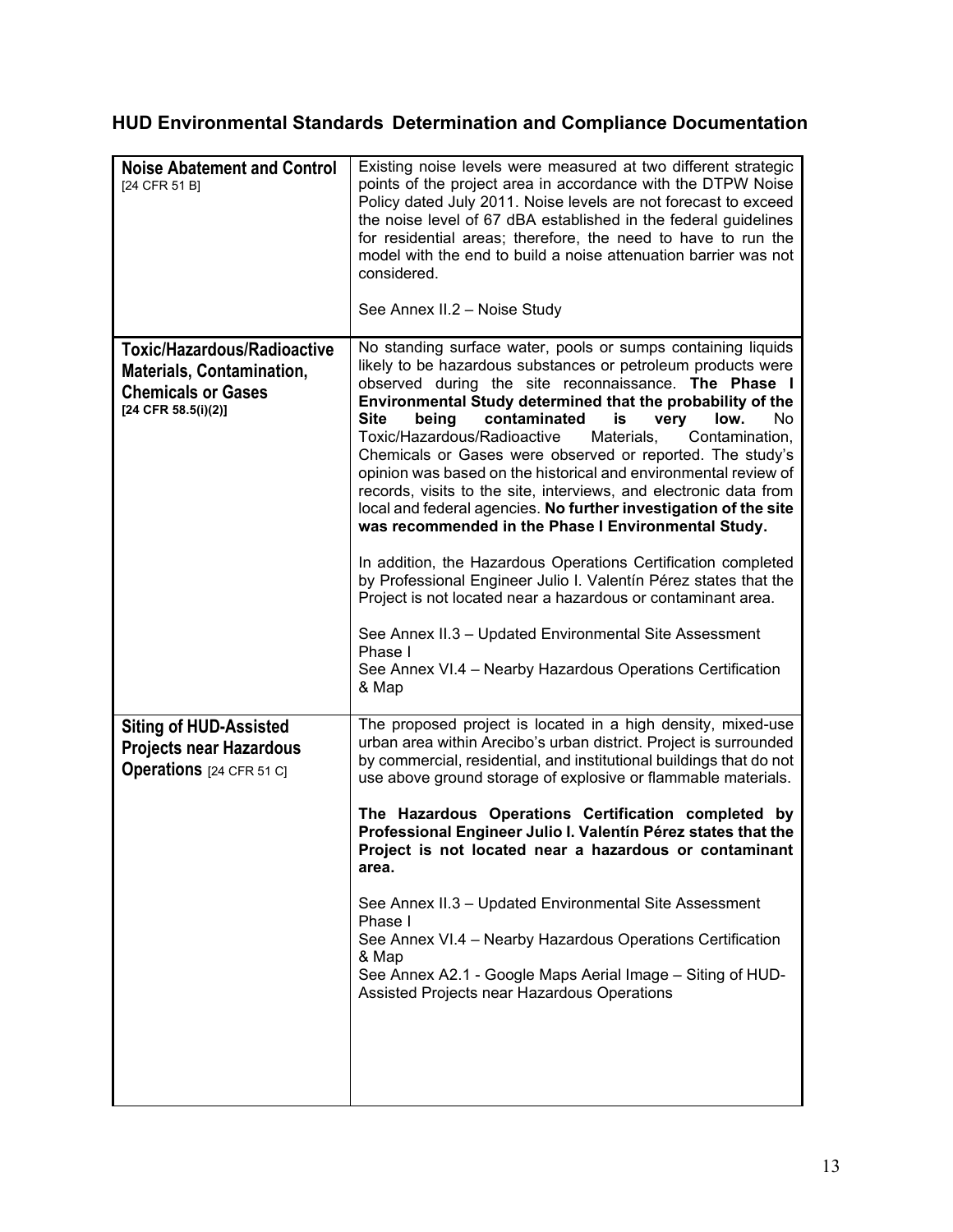| <b>Airport Clear Zones and</b><br><b>Accident Potential Zones</b><br>[24 CFR 51 D] | The project site is 40.8 miles (215,424 feet) away from Isla Grande<br>Airport, 25.2 miles (133,056 feet) from Rafael Hernández Airport in<br>Aguadilla and over 46.8 miles (247,104 feet) away from Luis Muñoz<br>Marin International airport which happens to be a joint civil-military<br>airport. The project site is not within 15,000 feet of a military airport<br>or 2,500 feet of a civilian airport. |
|------------------------------------------------------------------------------------|----------------------------------------------------------------------------------------------------------------------------------------------------------------------------------------------------------------------------------------------------------------------------------------------------------------------------------------------------------------------------------------------------------------|
|                                                                                    | See Annex VI.3 - FAA Endorsement<br>See Annex A2.3 - Google Earth Aerial Image - No Hazard to<br>Air Navigation (Isla Grande Airport)<br>See Annex A2.4 - Google Earth Aerial Image - No Hazard to<br>Air Navigation (Luis Muñoz Marín Airport)<br>See Annex A2.5 - Google Earth Aerial Image - No Hazard to<br>Air Navigation (Aguadilla Airport)                                                             |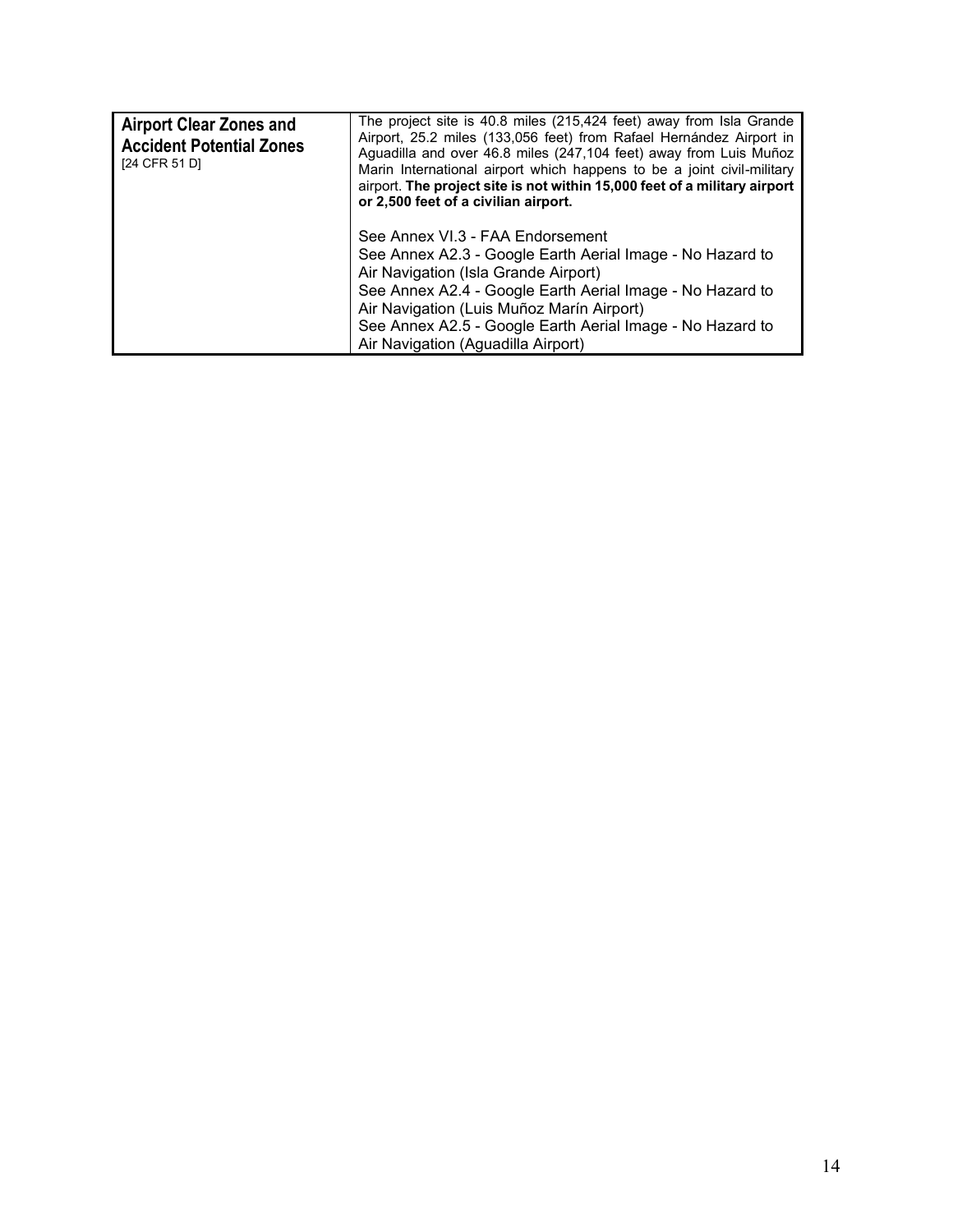# **Environmental Assessment Checklist**

[Environmental Review Guide HUD CPD 782, 24 CFR 58.40; Ref. 40 CFR 1508.8 &1508.27]

An evaluation of the significance of the effects of the proposal on the character, features and resources of the project area. Enter relevant base data and verifiable source documentation will be entered to support the finding. The appropriate impact code will be entered from the following list to make a determination of impact. **Impact Codes**: (**1)** - No impact anticipated; (**2)** - Potentially beneficial; (**3)** - Potentially adverse; (**4)** - Requires mitigation; (**5)** - Requires project modification. Note names, dates of contact, telephone numbers and page references. Attach additional material as appropriate. Note conditions or mitigation measures required.

| <b>Land Development</b>                            | Code           | <b>Source or Documentation</b>                                                                                                                                                                                                                                                                                                                                                                                                                                                                                                                                                                                                                                                                                                                                                                                                                                                                                                                                                                                                                                                                                                                                                                                                                                                                                                                                                                                                                                             |
|----------------------------------------------------|----------------|----------------------------------------------------------------------------------------------------------------------------------------------------------------------------------------------------------------------------------------------------------------------------------------------------------------------------------------------------------------------------------------------------------------------------------------------------------------------------------------------------------------------------------------------------------------------------------------------------------------------------------------------------------------------------------------------------------------------------------------------------------------------------------------------------------------------------------------------------------------------------------------------------------------------------------------------------------------------------------------------------------------------------------------------------------------------------------------------------------------------------------------------------------------------------------------------------------------------------------------------------------------------------------------------------------------------------------------------------------------------------------------------------------------------------------------------------------------------------|
| Conformance with<br>Comprehensive Plans and Zoning | $\overline{2}$ | The property is in zone DT-G; and was approved by Puerto Rico<br>Planning Board for construction as determined in the Location<br>Consultation Resolution ("Resolución Consulta de Ubicación").<br>There is no need for any changes or variances to the<br>aforementioned. In addition, the Municipality of Arecibo has eagerly<br>endorsed the multi-family housing development.                                                                                                                                                                                                                                                                                                                                                                                                                                                                                                                                                                                                                                                                                                                                                                                                                                                                                                                                                                                                                                                                                          |
| Compatibility and Urban Impact                     | 2              | The project lies within a densely populated area of mixed<br>occupancies. Single and multi-family homes, commercial and<br>institutional facilities are found throughout the immediate vicinity.<br>The project also conforms to the best interest of a population<br>in dire need of affordable housing and in accordance to the<br>Municipality's plans for land usage.                                                                                                                                                                                                                                                                                                                                                                                                                                                                                                                                                                                                                                                                                                                                                                                                                                                                                                                                                                                                                                                                                                  |
| Slope                                              | 1              | The Project's site is currently flat and does not possess a<br>slope.                                                                                                                                                                                                                                                                                                                                                                                                                                                                                                                                                                                                                                                                                                                                                                                                                                                                                                                                                                                                                                                                                                                                                                                                                                                                                                                                                                                                      |
| Erosion                                            | 1              | The contractor must provide erosion control by strictly adhering to<br>the procedures and methods established in a CES plan. There is<br>no anticipated adverse effect on erosion expected as a result<br>of the development of this new project.                                                                                                                                                                                                                                                                                                                                                                                                                                                                                                                                                                                                                                                                                                                                                                                                                                                                                                                                                                                                                                                                                                                                                                                                                          |
| Soil Suitability                                   | $\overline{2}$ | The Geotechnical Evaluation ('Soil Study') completed by Advanced<br>Soil Engineering uncovered loose to medium sand material at the<br>uppermost 45 to 55 ft. This natural soil deposit results unfavorable<br>to materials and the seat of settlements greater than those normally<br>accepted in the standard of foundation design practice when<br>stressed by the intended loads of the proposed structure. Under the<br>above established site soil conditions, the study found that the<br>existing natural soil deposits are not competent geologic material to<br>carry the proposed structure foundations loads on conventional<br>footing system and seat settlements greater than those normally<br>accepted in the standard of foundation practice when stressed by<br>the intended loads of the proposed structure. The Soil Study<br>concluded that the use of deep foundation as Geopiers<br>foundations along the proposed buildable area was<br>recommended in order to support the loads of the intended<br>structure. The contractor must work in compliance with all<br>recommendations presented in the geotechnical report. It is<br>imperative that a soil technician working directly under the direct<br>supervision of the Project Geotechnical Engineer is to be present during<br>all excavation, backfill, compaction and foundation preparation work to<br>verify that the work is being completed according to plans and<br>specifications. |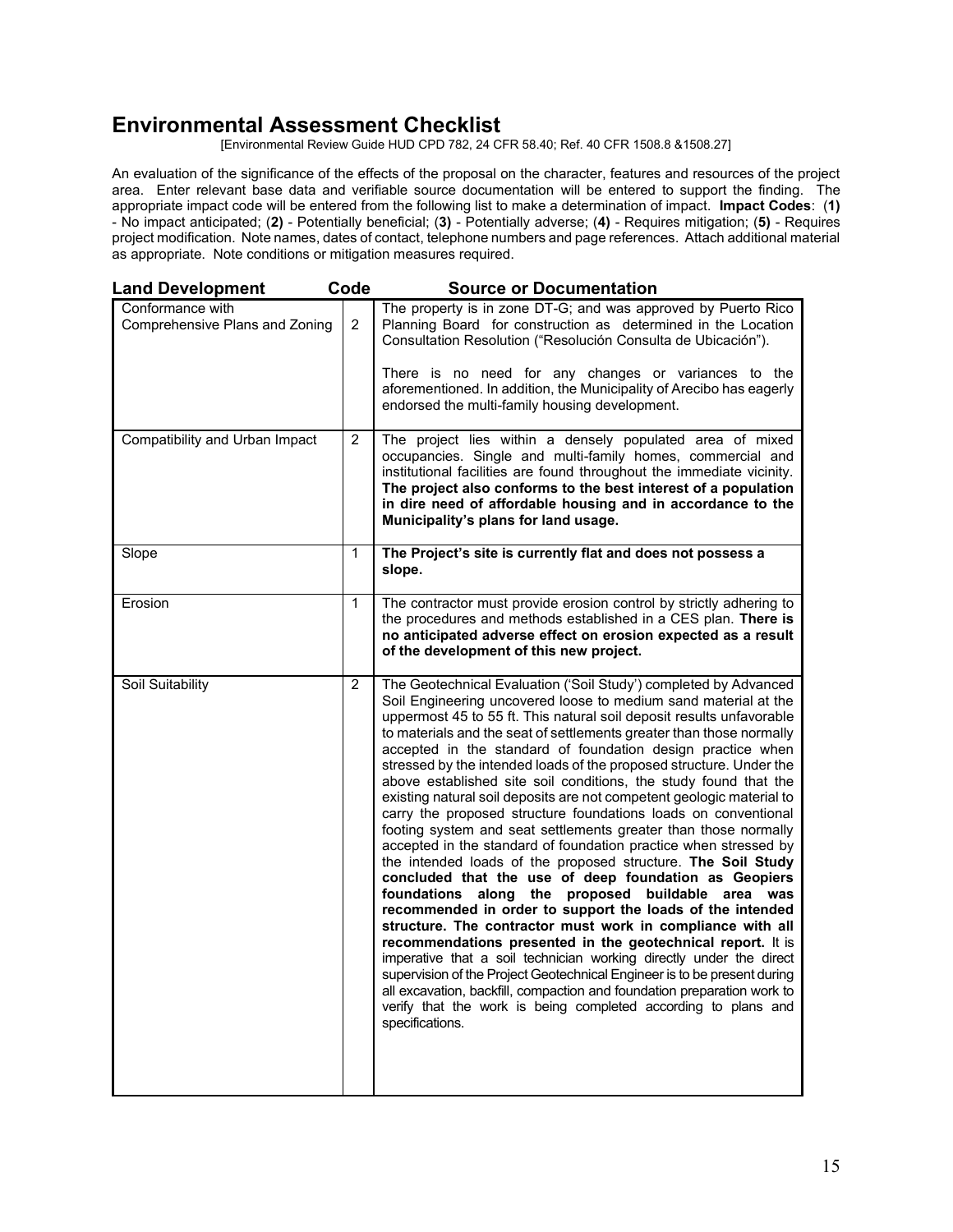| Hazards and Nuisances including<br>Site Safety                                                                              | $\mathbf{1}$ | The project site does not present any construction logistic<br>difficulties to the contractor. Hence, the contractor should not be<br>facing any safety, hazard, or nuisances other than those typical to<br>construction projects. Nevertheless, the contractor must endeavor<br>to provide a safe environment, on and off-site, throughout the<br>construction. This includes compliance with all safety and<br>environmental measures established by, but not limited to,<br>OSHA, EPA and the Environmental Quality Board (JCA).                                                                                                                                                                                                            |
|-----------------------------------------------------------------------------------------------------------------------------|--------------|-------------------------------------------------------------------------------------------------------------------------------------------------------------------------------------------------------------------------------------------------------------------------------------------------------------------------------------------------------------------------------------------------------------------------------------------------------------------------------------------------------------------------------------------------------------------------------------------------------------------------------------------------------------------------------------------------------------------------------------------------|
|                                                                                                                             |              | No standing surface water, pools or sumps containing liquids likely<br>to be hazardous substances or petroleum products were observed<br>during the site reconnaissance. The Phase I Environmental<br>Study determined that the probability of the Site being<br>contaminated is very low. No Toxic/Hazardous/Radioactive<br>Materials, Contamination, Chemicals or Gases were observed or<br>reported. The study's opinion was based on the historical and<br>environmental review of records, visits to the site, interviews, and<br>electronic data from local and federal agencies. No further<br>investigation of the site was recommended.                                                                                                |
|                                                                                                                             |              | The Hazardous Operations Certification completed by Professional<br>Engineer Julio I. Valentín Pérez states that the Project is not located<br>near a hazardous or contaminant area.                                                                                                                                                                                                                                                                                                                                                                                                                                                                                                                                                            |
| <b>Energy Consumption</b>                                                                                                   | 1            | The design has been pre-qualified by the National Green Building<br>Standard with the intent to pursue the Silver Certification from<br>ICC-700 Green Building Standard. In the absence of energy<br>consumption reduction measures, the demand for electricity<br>generated by the project won't require a major expansion of power<br>facilities nor would it have any anticipated adverse effects. The<br>project has been endorsed by the AEE.                                                                                                                                                                                                                                                                                              |
| Noise - Contribution to<br><b>Community Noise Levels</b>                                                                    | 1            | Given that the neighborhood is mixed use with commercial,<br>institutional, multi-family residential projects and single-family<br>homes within walking distance, the noise contribution to the<br>community will be no different to that which already exists.<br>The construction noise must be mitigated utilizing standard<br>procedures and measures as requested by Puerto Rico's                                                                                                                                                                                                                                                                                                                                                         |
|                                                                                                                             |              | environmental quality board and required in the 'Reglamento para                                                                                                                                                                                                                                                                                                                                                                                                                                                                                                                                                                                                                                                                                |
|                                                                                                                             |              | el Control de la Contaminación por Ruido'.                                                                                                                                                                                                                                                                                                                                                                                                                                                                                                                                                                                                                                                                                                      |
| <b>Air Quality</b><br>Effects of Ambient Air Quality on<br>Project and Contribution to<br><b>Community Pollution Levels</b> | 1            | The Arecibo Municipality shows a violation of the 2008 Lead<br>NAAQS. Therefore, some area in Arecibo County and possibly<br>additional areas in surrounding counties must be designated as<br>non-attainment areas. The absence of a violating air contaminants<br>emitter alone is not a sufficient reason to eliminate nearby counties<br>and this Project as candidates for non-attainment status. Each area<br>has been evaluated based on the weight of evidence of the eight<br>factors collectively combined into five like groupings and other<br>relevant information. The violating air contaminants emitter in<br>Arecibo County is The Battery Recycling Company (Road No.2 km<br>72.2 Barrio Cambalache in Arecibo, Puerto Rico.) |
|                                                                                                                             |              | The contractor must endeavor to keep dust from becoming a<br>nuisance to neighboring areas as efforts to reduce impact to Air<br>Quality during the construction period.                                                                                                                                                                                                                                                                                                                                                                                                                                                                                                                                                                        |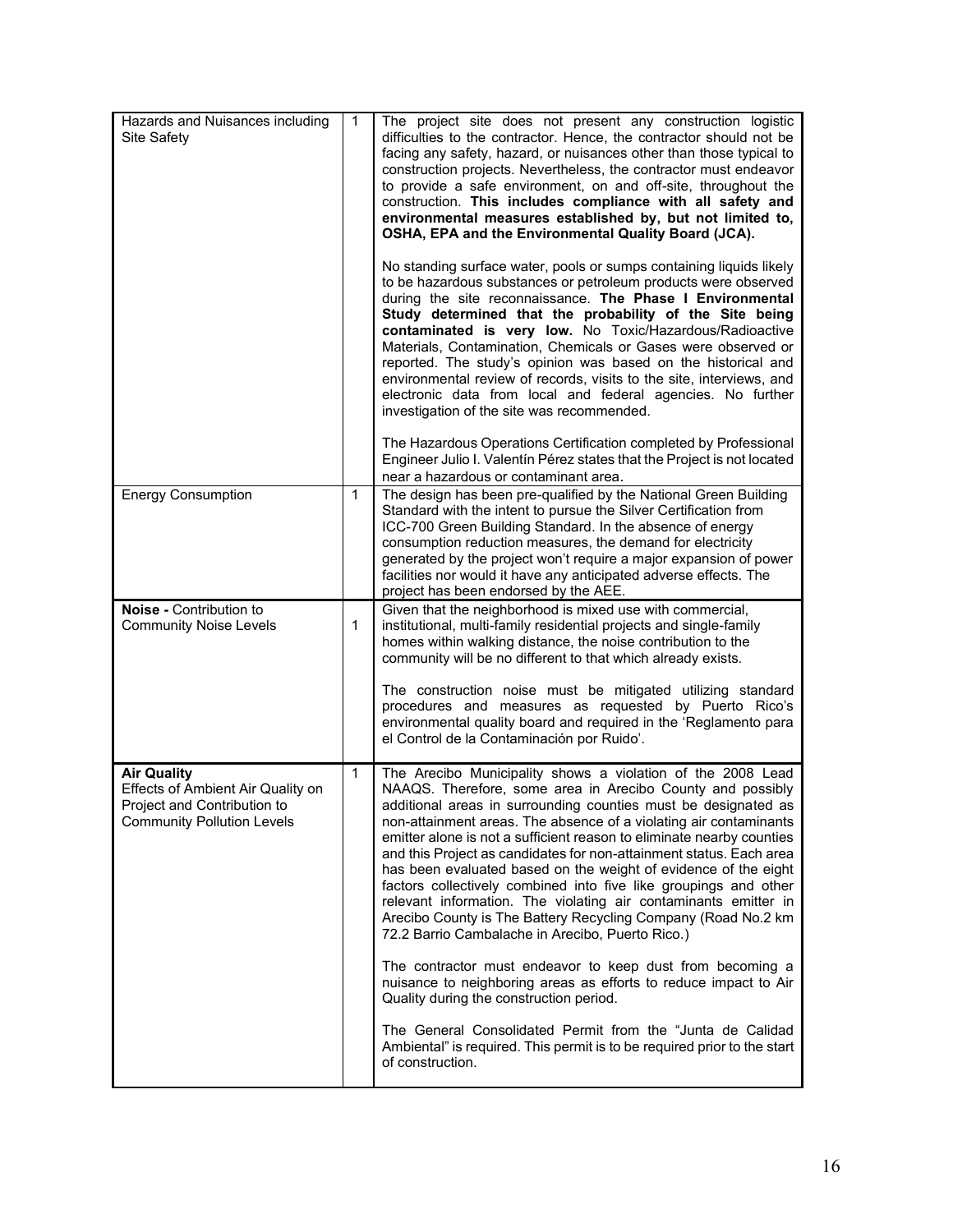| <b>Environmental Design</b><br>Visual Quality - Coherence,<br>Diversity, Compatible Use and<br>Scale | 2 | The environment surrounding the proposed project site serves the<br>residential, commercial and institutional needs of Arecibo. The<br>building's architecture is of modern aesthetics and does not impact<br>the areas facade.                                                                                                                                                                                       |
|------------------------------------------------------------------------------------------------------|---|-----------------------------------------------------------------------------------------------------------------------------------------------------------------------------------------------------------------------------------------------------------------------------------------------------------------------------------------------------------------------------------------------------------------------|
|                                                                                                      |   | The height and scale of the proposed building will stand out within<br>the area and is in full compliance with the zoning requirements. The<br>project's development is in the best interest of the Municipality's<br>plans for this particular area. A new building will always help to<br>improve the urban fabric of the area. For specifics on design<br>considerations that improve the urban fabric of Arecibo. |

| Socioeconomic                         | Code | <b>Source or Documentation</b>                                                                                                                                                                                                                                                                                                                  |
|---------------------------------------|------|-------------------------------------------------------------------------------------------------------------------------------------------------------------------------------------------------------------------------------------------------------------------------------------------------------------------------------------------------|
| Demographic Character Changes         | 2    | The project will be built within a mixed-use, populated sector of<br>Arecibo. Additional housing will contribute to the Municipalities<br>ongoing effort to attend the demand for affordable housing as well<br>as to attract and maintain a steady population in this district.                                                                |
| Displacement                          | 2    | There will not be displacement of existing tenants nor adverse<br>socioeconomic effects.                                                                                                                                                                                                                                                        |
| <b>Employment and Income Patterns</b> | 2    | The new building will require maintenance and upkeep. The project<br>will require administrative staff and maintenance personnel which<br>will translate into the creation of new jobs.<br>In addition, the new tenants will add to the market for the<br>neighboring commercial facilities. Hence, potentially improving<br>regional commerce. |

# **Community Facilities**

| and Services                  | Code           | <b>Source or Documentation</b>                                                                                                                                                                                                                                                                                                                                                                                                                                                                                                                                                                                                                                                                                                                                                                                                                                                                                                            |
|-------------------------------|----------------|-------------------------------------------------------------------------------------------------------------------------------------------------------------------------------------------------------------------------------------------------------------------------------------------------------------------------------------------------------------------------------------------------------------------------------------------------------------------------------------------------------------------------------------------------------------------------------------------------------------------------------------------------------------------------------------------------------------------------------------------------------------------------------------------------------------------------------------------------------------------------------------------------------------------------------------------|
| <b>Educational Facilities</b> | 1              | The Project is surrounded by various public and private schools as<br>well as universities such as the University of Puerto Rico - Arecibo,<br>Catholic University of PR - Arecibo, NUC University, Interamerican<br>University of PR - Arecibo, and many more.                                                                                                                                                                                                                                                                                                                                                                                                                                                                                                                                                                                                                                                                           |
| <b>Commercial Facilities</b>  | $\overline{2}$ | There are numerous small and mid-scale and large-scale mixed-use<br>Commercial and industrial facilities throughout the urban district of<br>Arecibo, which will benefit from the new potential client base.                                                                                                                                                                                                                                                                                                                                                                                                                                                                                                                                                                                                                                                                                                                              |
| <b>Health Care</b>            | $\overline{2}$ | Several Hospitals, Clinics, medical offices, and CDTs are found<br>within a 5-mile radius of the site.                                                                                                                                                                                                                                                                                                                                                                                                                                                                                                                                                                                                                                                                                                                                                                                                                                    |
| Social Services               | $\overline{2}$ | The project intends to fulfill the current demand for affordable housing<br>for low-income families in Arecibo. Qualified participants will receive<br>the financial support for suitable housing within a planned<br>community. The effort conforms to the best interest of the<br>Municipality and its population.                                                                                                                                                                                                                                                                                                                                                                                                                                                                                                                                                                                                                      |
| Solid Waste                   | $\mathbf 1$    | Existing solid waste removal services are available to the existing<br>surrounding commerce, neighborhood, and residential complexes.<br>The proposed project calls for the adaptive reuse of the existing<br>structure. Recycling will be implemented and enforced as per<br>standards set by the Solid Waste Authority (Autoridad de<br>Desperdicios Sólidos' - ADS). A recycling plan must be submitted by<br>the contractor to the ADS. The ADS does not object the proposed<br>development. During Construction, the proponent needs to comply<br>with the laws and regulations related to the management and<br>disposal of solid waste and recyclable materials:<br>Ley Núm. 70, de 18 de septiembre de 1992, Ley para la<br>1.<br>Reducción y Reciclaje de los Desperdicios Sólidos.<br>Reglamento para la Reducción, Reutilización y Reciclaje<br>2.<br>de Desperdicios Sólidos (Reglamento Núm. 6825 de 15 de<br>junio de 2004) |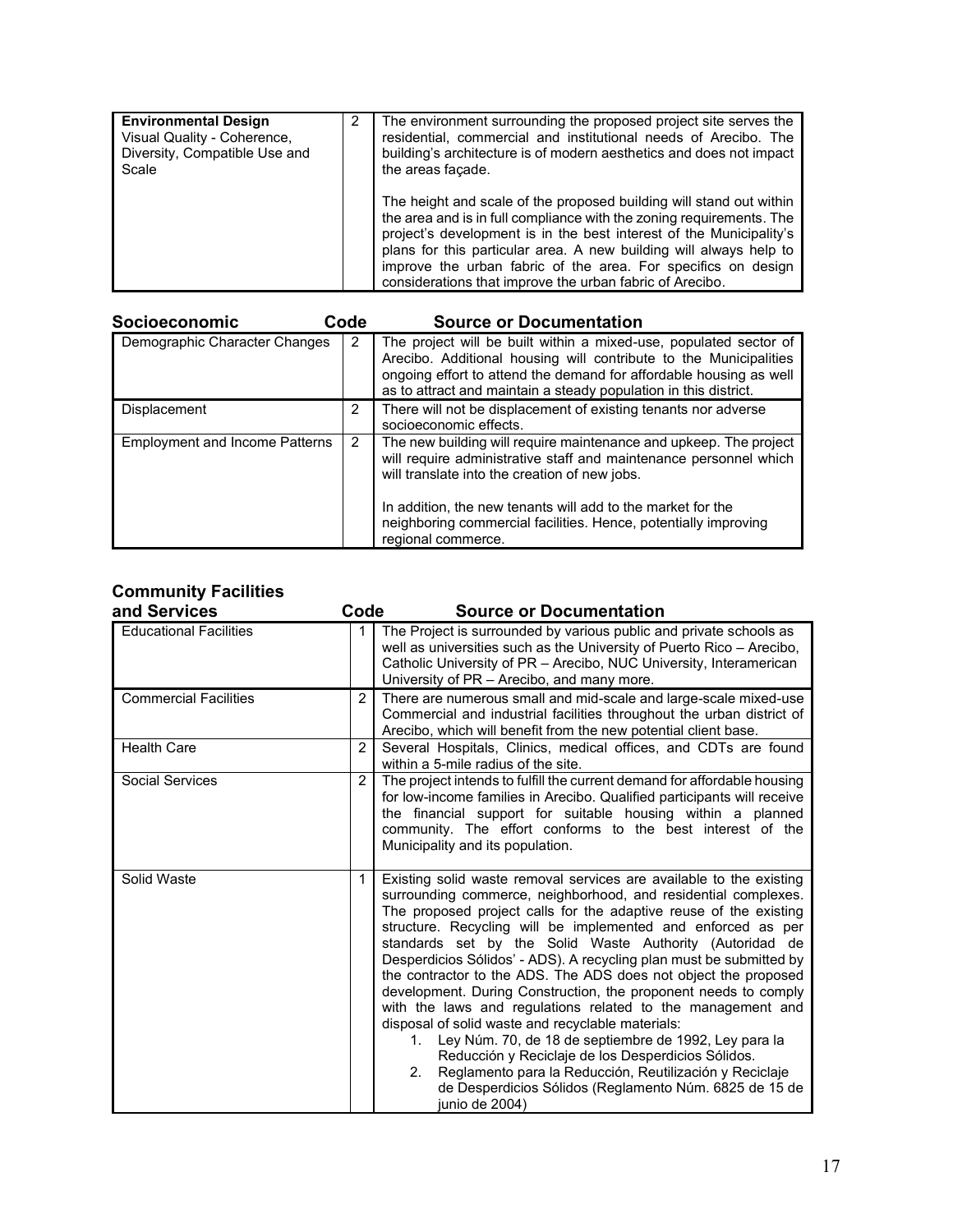|                                                             |              | 3.<br>Reglamento Conjunto de Permisos para Obras de<br>Construcción y Usos de Terrenos (Reglamento Conjunto)<br>de 29 de noviembre de 2010                                                                                                                                                                                                                                                                                                                                                                                                                                                                                                                                                                                                                   |
|-------------------------------------------------------------|--------------|--------------------------------------------------------------------------------------------------------------------------------------------------------------------------------------------------------------------------------------------------------------------------------------------------------------------------------------------------------------------------------------------------------------------------------------------------------------------------------------------------------------------------------------------------------------------------------------------------------------------------------------------------------------------------------------------------------------------------------------------------------------|
| Waste Water                                                 | 1            | The project will be serviced by the existing aqueduct infrastructure<br>provided from the local water and sewer service company known as<br>'La Autoridad de Acueductos y Alcantarillados' (aka AAA).<br>The project was endorsed by the AAA and the Municipality.                                                                                                                                                                                                                                                                                                                                                                                                                                                                                           |
| Storm Water                                                 | 1            | The subject property is located in a Zone X, outside the 1% annual<br>chance of flood area as per FEMA Emergency Flood Map No.<br>72000C0230H with an effective date as of April 19, 2005. The Zone<br>X is area of minimal flood hazard, usually depicted on FIRMs as<br>above the 500-year flood level. The Subject Site is assumed to be<br>free of adverse floodable conditions that might affect its intended<br>development. The lot is outside of all and any flood zone nearby,<br>within a 100-mile radius.<br>The excess runoff water is to be controlled through a rainwater<br>treatment system and different wells of the rainwater system.                                                                                                     |
| <b>Water Supply</b>                                         | 1            | The project will be serviced by the existing aqueduct infrastructure<br>provided from the local water and sewer service company known as<br>'La Autoridad de Acueductos y Alcantarillados' (aka AAA).<br>The project was endorsed by the AAA and the Municipality.                                                                                                                                                                                                                                                                                                                                                                                                                                                                                           |
| <b>Public Safety</b><br>- Police                            | 1            | A Police Station is located a mere 0.06 miles from the project<br>entrance at Ave. Hostos, Arecibo, P.R.                                                                                                                                                                                                                                                                                                                                                                                                                                                                                                                                                                                                                                                     |
| - Fire                                                      | 1            | The nearest fire station is located is located a mere 0.06 miles from<br>the project entrance at Ave. Hostos, Arecibo, P.R.                                                                                                                                                                                                                                                                                                                                                                                                                                                                                                                                                                                                                                  |
| - Emergency Medical                                         | $\mathbf{1}$ | Several Hospitals, Clinics, medical offices and CDTs were found<br>within a 5-mile radius of the site. Hospitals include: Hospital Pavía<br>Arecibo, Hospital Distrito, Hospital del Veterano, Arecibo & Hospital<br>Metropolitano Dr. Susoni.                                                                                                                                                                                                                                                                                                                                                                                                                                                                                                               |
| Open Space and Recreational &<br><b>Cultural Facilities</b> | 2            | The project will be built in a populated, mixed-use, urban area at the<br>Municipality of Arecibo. The project is conveniently located in the<br>midst of the Pueblo urban center, near to economic, social and<br>cultural development area. All infrastructures, mass public and<br>private transportation, and government, religious, commercial and<br>medical/pharmacy services, among other urban amenities of the<br>Pueblo ward are available to the Project site at close<br>proximity/walking distance. Recreational and Cultural facilities in<br>Arecibo include Arecibo Lighthouse, Cambalache State Forest, Lago<br>Dos Bocas, Poza del Obispo, Lago Dos Bocas, Plaza del Atlántico,<br>Coliseo Manuel Iguina and Casa Ulanga Cultural Center. |
| Transportation                                              | 1            | Arecibo is serviced by the Arecibo Municipal Trolley (local bus<br>transit), the nearest Trolley stop is located at Avenida Hostos right<br>beside the main gate of the Project. The nearest subway stop is<br>44.68 miles from the project's main entrance (Deportivo Bayamón<br>Urban Train Station).                                                                                                                                                                                                                                                                                                                                                                                                                                                      |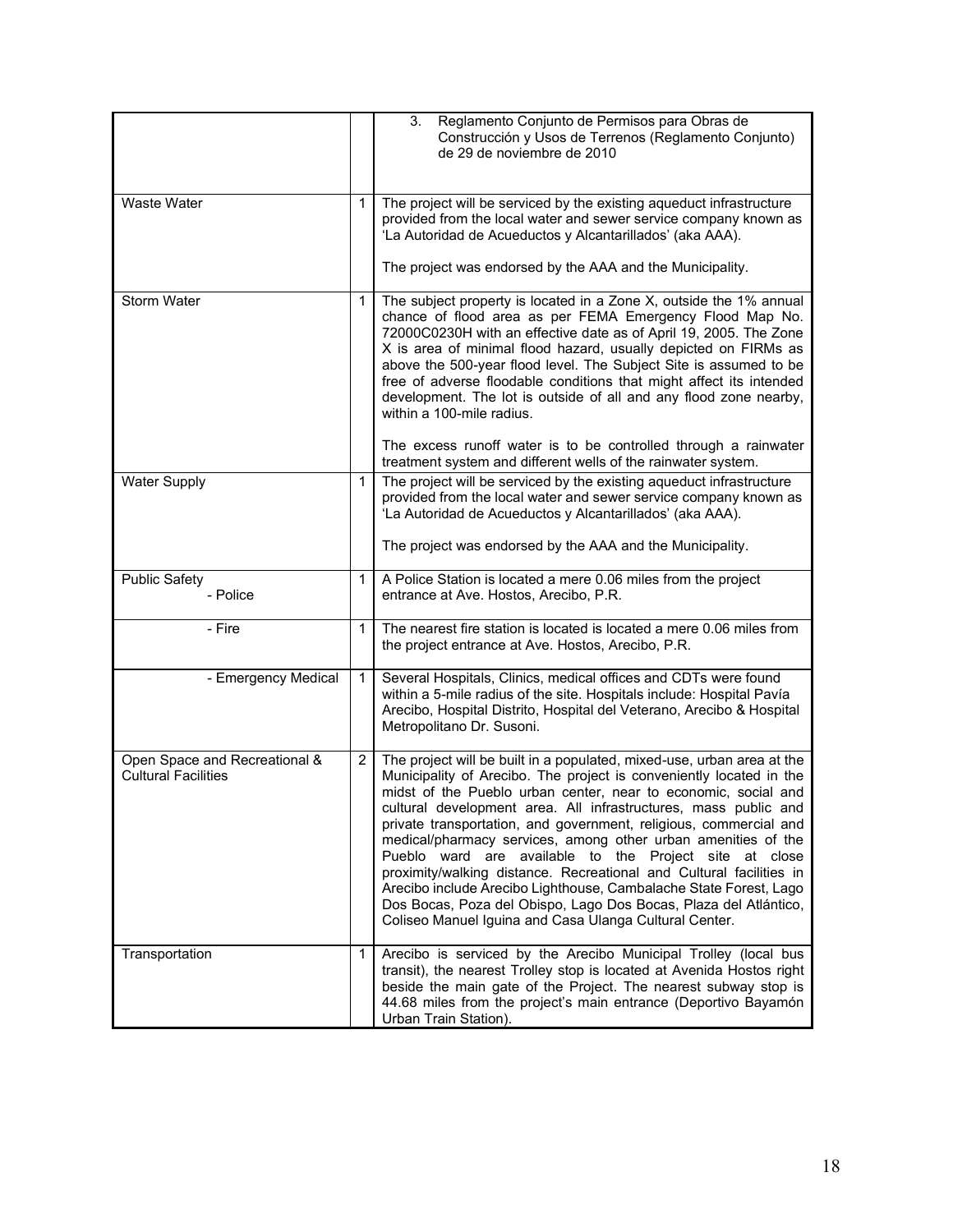## **Natural Features Source or Documentation**

| <b>Water Resources</b>                                   | 1 | All potable water supply services will be provided by the Puerto<br>Rico Aqueduct and Sewer Authority (aka AAA), the local water and<br>sewer service company. The project has been endorsed by this<br>agency.                                                                                                                                                                                                                                                                                                                                                                                                                            |
|----------------------------------------------------------|---|--------------------------------------------------------------------------------------------------------------------------------------------------------------------------------------------------------------------------------------------------------------------------------------------------------------------------------------------------------------------------------------------------------------------------------------------------------------------------------------------------------------------------------------------------------------------------------------------------------------------------------------------|
| Surface Water                                            | 1 | The subject property is located in a Zone X, outside the 1% annual<br>chance of flood area as per FEMA Emergency Flood Map No.<br>72000C0230H with an effective date as of April 19, 2005. The Zone<br>X is area of minimal flood hazard, usually depicted on FIRMs as<br>above the 500-year flood level. Zone X is the area determined to<br>be outside the 500-year flood. The Subject Site is assumed to be<br>free of adverse floodable conditions that might affect its intended<br>development, and no liability or responsibility is assumed in this<br>respect.<br>Bodies of water in the vicinity include the Atlantic Ocean, Río |
|                                                          |   | Tanamá, Ciénaga Tiburones, Lago Dos Bocas and Río Grande de<br>Arecibo.                                                                                                                                                                                                                                                                                                                                                                                                                                                                                                                                                                    |
| Unique Natural Features and<br><b>Agricultural Lands</b> | 1 | The site is within a densely populated mixed use urban landscape<br>with limited landscaping. There will be no impact on Natural<br>Features and Agricultural Lands.                                                                                                                                                                                                                                                                                                                                                                                                                                                                       |
| Vegetation and Wildlife                                  | 1 | The site is within a densely populated mixed use urban landscape<br>with limited landscaping. There will be no impact on Vegetation and<br>Wildlife.                                                                                                                                                                                                                                                                                                                                                                                                                                                                                       |

| <b>Other Factors</b>                                                            |              | <b>Source or Documentation</b>                                                                                                                                                                                                                                                                                                                                                                                                                              |
|---------------------------------------------------------------------------------|--------------|-------------------------------------------------------------------------------------------------------------------------------------------------------------------------------------------------------------------------------------------------------------------------------------------------------------------------------------------------------------------------------------------------------------------------------------------------------------|
| Flood Disaster Protection Act<br>[Flood Insurance]<br>[§58.6(a)]                | 1            | The subject property is located in a Zone X, outside the 1% annual<br>chance of flood area as per FEMA Emergency Flood Map No.<br>72000C0230H with an effective date as of April 19, 2005. The Zone<br>X is area of minimal flood hazard, usually depicted on FIRMs as<br>above the 500-year flood level.<br>The lot is outside of all and any flood zone nearby, within a 100-<br>mile radius. The design of the special distribution of the installations |
|                                                                                 |              | have been designed accordingly to the recommendations in the<br>Hydraulic-Hydrologic Study.                                                                                                                                                                                                                                                                                                                                                                 |
| Coastal Barrier Resources Act/<br>Coastal Barrier Improvement Act<br>[§58.6(c)] | 1            | The Coastal Barrier Act is not applicable to the Project since the<br>site to be completed in a developed urban area of the Municipality<br>of Arecibo.                                                                                                                                                                                                                                                                                                     |
|                                                                                 |              | The project site is located outside the Coastal Barrier System<br>(CBRS) boundary. The lot is outside the 100' radius of all flood<br>zones, as per FEMA Flood Insurance Rate Map 72000C0230J with<br>effective date 23/03/2018 (ABFE Map).<br>See Annex I.5 - USFWS Coastal Barrier Map                                                                                                                                                                    |
| Airport Runway Clear Zone or<br>Clear Zone Disclosure<br>[§58.6(d)]             | $\mathbf{1}$ | The project site is 40.8 miles (215,424 feet) away from Isla Grande<br>Airport, 25.2 miles (133,056 feet) from Rafael Hernández Airport in<br>Aguadilla and over 46.8 miles (247,104 feet) away from Luis Muñoz<br>Marin International airport which happens to be a joint civil-military<br>airport. The project site is not within 15,000 feet of a military<br>airport or 2,500 feet of a civilian airport.                                              |
|                                                                                 |              | The Project is not located near an airport facility; therefore, the<br>document of "Determination of No Hazard to Air Navigation" is not<br>required for this Project.                                                                                                                                                                                                                                                                                      |
| <b>Other Factors</b>                                                            |              | N/A                                                                                                                                                                                                                                                                                                                                                                                                                                                         |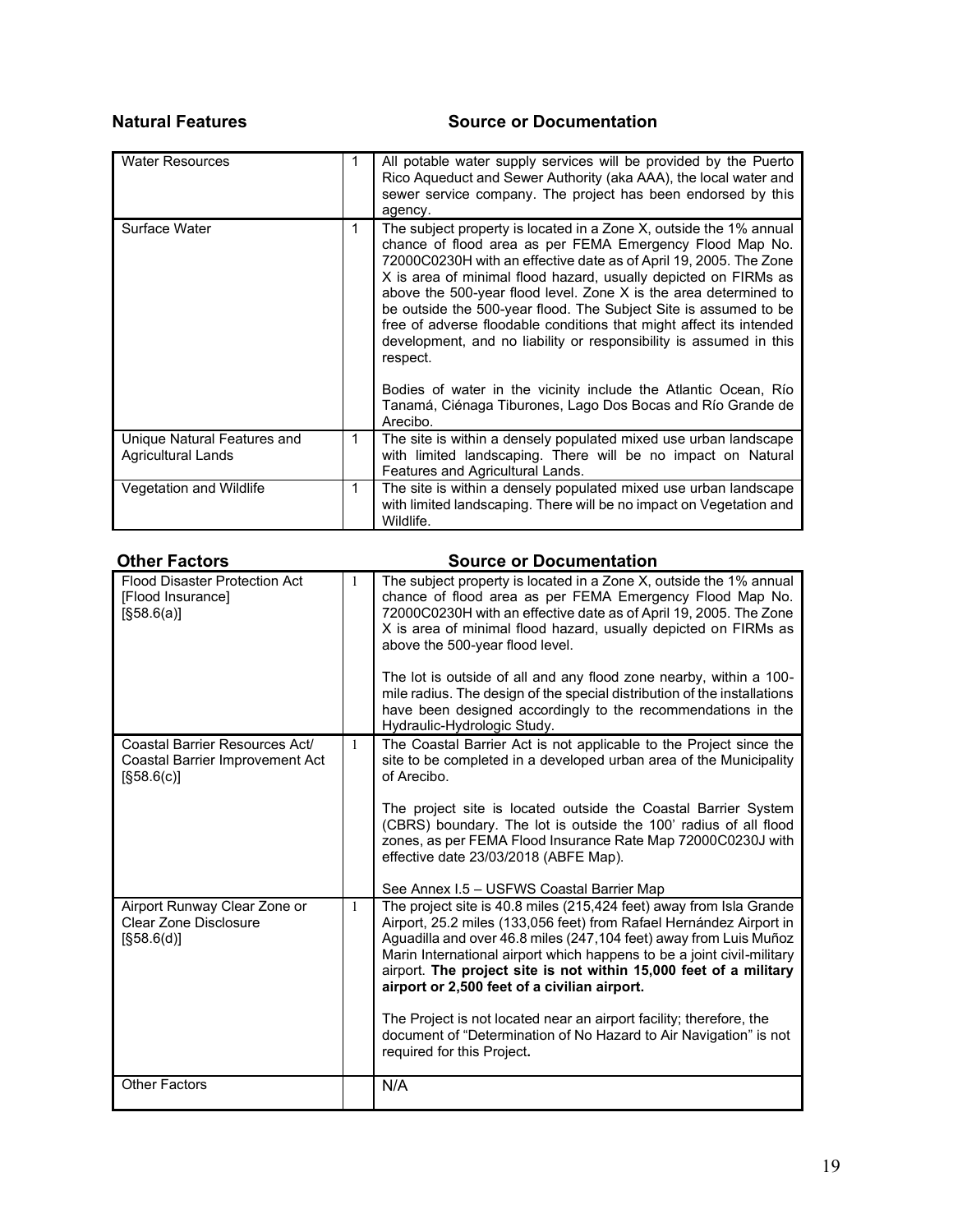#### **Summary of Findings and Conclusions**

## **ALTERNATIVES TO THE PROPOSED ACTION**

**Alternatives and Project Modifications Considered** [24 CFR 58.40(e), Ref. 40 CFR 1508.9]

(Identify other reasonable courses of action that were considered and not selected, such as other sites, design modifications, or other uses of the subject site. Describe the benefits and adverse impacts to the human environment of each alternative and the reasons for rejecting it.)

The Municipality is highly interested in residential developments for affordable housing within its urban limits. Given that the site area is densely populated, highly developed, its available infrastructure, its access to principal roads and highways, and its readily accessible location, and its nearby amenities deem it perfectly suitable for the intended use.

#### Alternative:

1. Building fewer units would mean a reduction in the number of apartments available for affordable housing. Noise, air pollution, pollution, traffic, demand for water and electricity would be decreased proportionally. However, this is not necessarily attractive given that a reduced density would be inconsistent with the municipality's interest in providing a solution for the high demand for affordable housing.

#### **No Action Alternative** [24 CFR 58.40(e)]

(Discuss the benefits and adverse impacts to the human environment of not implementing the preferred alternative).

In the absence of the development, current economic trends suggest that this site and building would continue to deteriorate without any potential use in the near future (possibly decades). This option would ignore the need for affordable housing to low-income single-headed households that the Municipality and local population desperately need.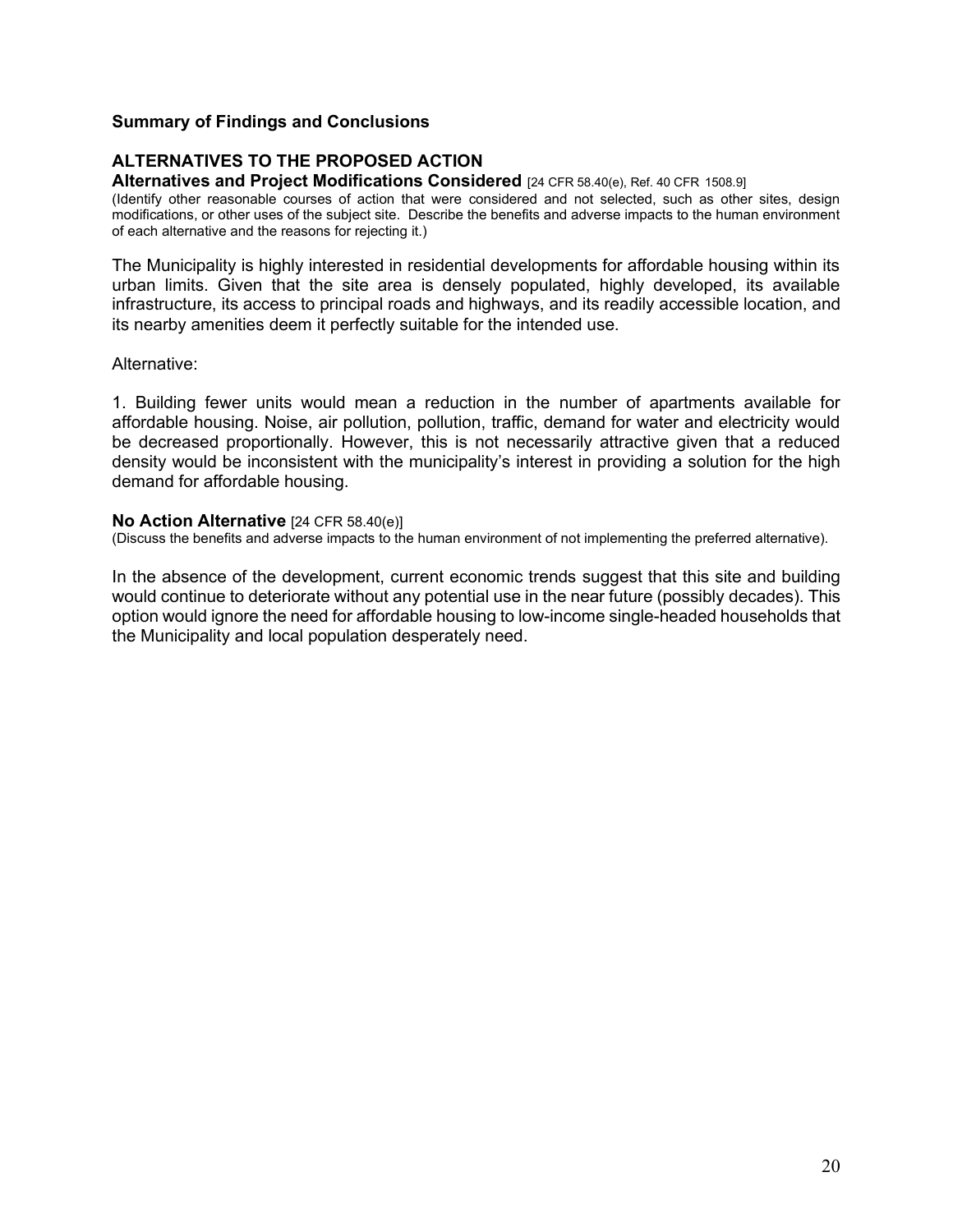#### **Mitigation Measures Recommended** [24 CFR 58.40(d), 40 CFR 1508.20]

(Recommend feasible ways in which the proposal or its external factors should be modified in order to minimize adverse environmental impacts and restore or enhance environmental quality.)

The following mitigation measures must be adopted throughout the construction:

### 1.Permits

a. Project must ensure non-expired permits prior to construction commencement. These include:

- viii. Construction Permit (2018-234715-PCOC-009484)
- ix. Construction Permit (2018-234715-PCO-015517)
- x. Urbanization Permit (2018-234715-PCU-004030)
- xi. General Consolidated Permit (Permiso General Consolidado)
- xii. Incidental Permit
- xiii. General Permit National Pollutant Discharge Elimination System (NPDES) in compliance with EPA
- vi. AAA Endorsed Plan Set, (AAA-RN-17-07-0009)
- vii. AEE Agency Endorsed Plan Set, Endorsement Letter & Project Evaluation and Point of Connection Approval (2017-161216-SRI-022288)
- xiv. DTOP Endorsement Letter (2017-161216-SRI-020138)
- ix. Firemen Department Endorsement (2017-161216-REA-001479)
- x. ICP Endorsements (IA & IB) (2017-161216-REA-001479, 2017 and 161216-REA-0014953)
- xi. Certification of Consistency filed with the State Coastal Management Program

b. Project must consult EPA for management of storm water to confirm if a National Pollutant Discharge Elimination System (NPDES) permit is necessary.

c. Project must submit the General Permit that establishes the Regulation for the Processing of General Permits that includes an Emission Source Permit (PFE) in the case of electricity generators with a capacity greater than ten (10) horsepower and an operation no greater than five hundred hours a year. If the generator has an operation greater than five hundred hours a year, they will have to obtain the corresponding emission permits from the JCA.

d. If the cutting of trees is necessary, a tree cutting, pruning, transplanting, and planting authorization (ACP) in accordance with chapter 47 cutting, pruning and afforestation of the joint regulation of permits for construction works and land use must be applied for and obtained.

e. The Highways and Transportation Authority has requested that the project plans in conjunction with evidence of payment of the impact fees (\$55,000.00) are to be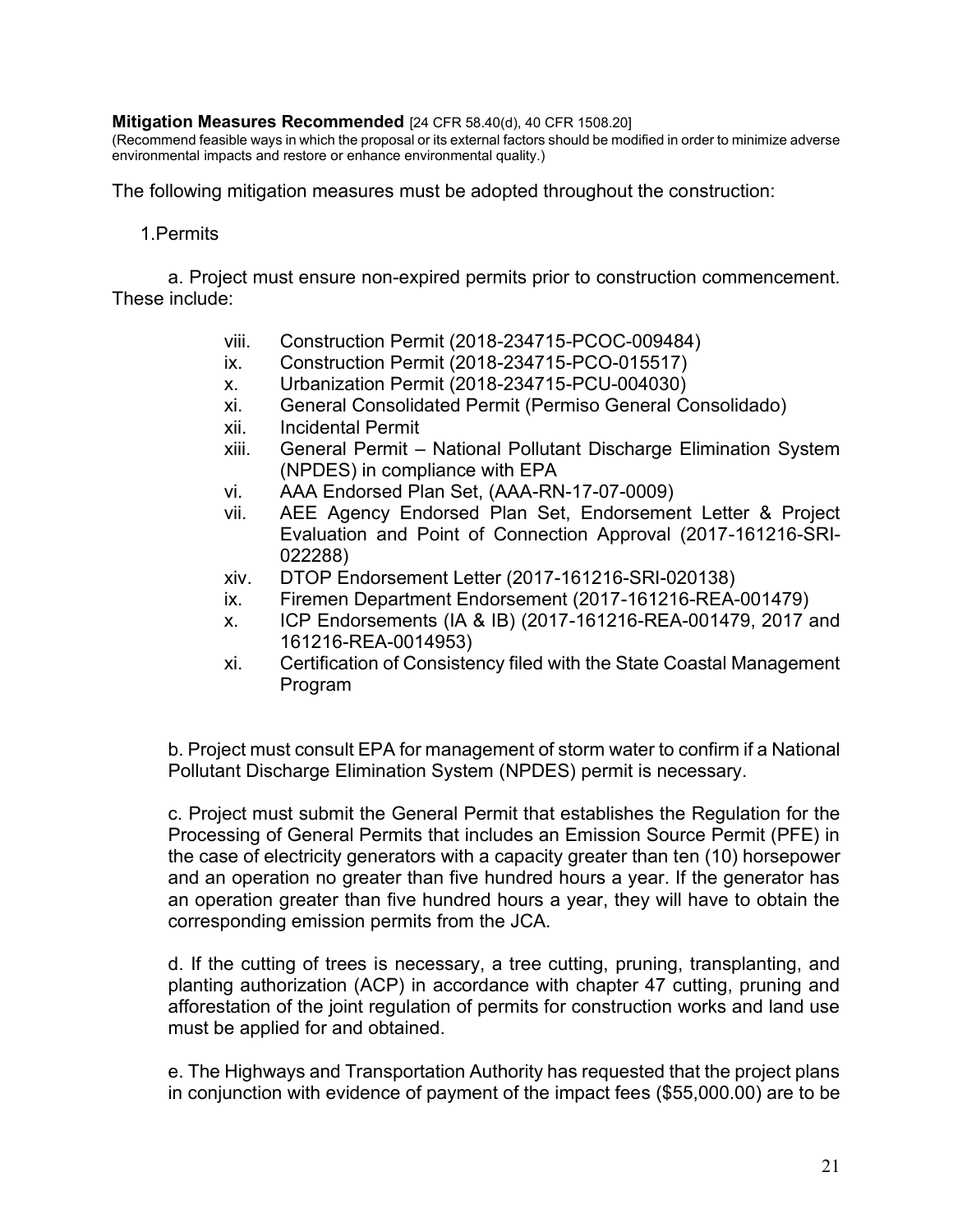submitted to the Regional Department of Transportation Office in order to obtain the Regulation Permit.

f. The trucks transporting the waste during construction must possess the Permit to Operate Services of Recollection or Transportation of Non-Dangerous Solid Waste (DC-1 Permit, JCA).

g. Adequate measures must be taken in order to control the area during construction to avoid exposing the vehicles picking up any mud, dust, sticky or viscous substances in their tires or other parts of the vehicle which could then be deposited on the streets or any other public place. Construction debris and waste must not be accumulated in the Project's site surroundings.

h. A Permit Number for Generation of Biomedical Waste must be obtained if the Elderly home will provide medical services.

i. If a Laundry is installed, corresponding permits for compliance with Rules 108 (Installation of Control Equipments) and 4040 (Fugitive Emissions) of the Regulation Number 5300 of August 28, 1995 must be obtained.

- 2. Compliance Measures
	- a. Project must prepare and File to the Environmental Quality Board an emergency plan in compliance with the Regulations of Water Quality Standards to prevent and/or control diesel spills.
	- b. The Storage, management and disposition of waste materials must be executed in compliance with the Regulation for the Management of Nonhazardous Solid Waste of the Environmental Quality Board.
	- c. Compliance with noise ordinance as established in the "Reglamento para el Control de la Contaminación por Ruido de la Junta de Calidad Ambiental".
	- d. Project must implement and comply with a:
		- i. CES Plan
		- ii. Storm Water Pollution Prevention Plan (SWPPP)
		- iii. Recycling Plan & Quarterly Recycling Report of the Generated Materials during the Construction Work Phase (if the Municipality is responsible for this work, Compromise Evidence fom the Municipality must be submitted).
		- iv. Drawings with the localization of the recycling area inside the Project must be submitted.

e. Compliance with Green Permit pre-qualification requirements is needed as a measure to obtain Green Certification.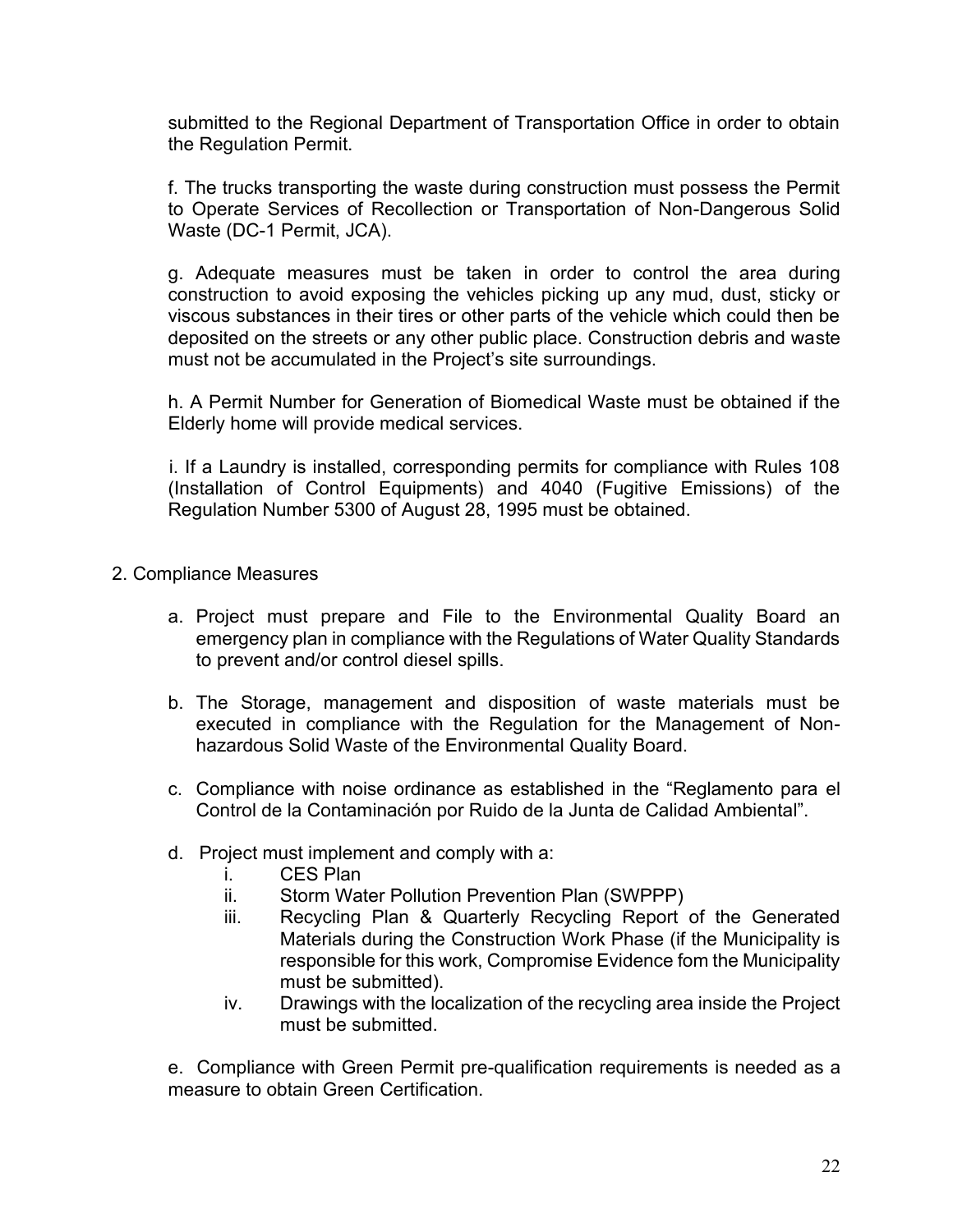f. The project must comply with ADS rules and regulations.

g. Prior to any extraction of the terrestrial crust, Developer and Contractor must comply with Chapter 46 of the Conjoined Regulations of Permits for Construction Work and Terrain Usage for Extraction, Excavation, Removal & Dredging (also known as Incidental Permit).

h. The project must comply with the Requirements of the concerning Agencies and with their recommendations (2017-161216-REA-001479 and 2017-161216- DEA-00148) emitted for the Project.

i. The Developer & Contractor must follow the recommendations of the realized Soil Study for the Project.

j. Project must include a reforestation program using native species, which, in addition to helping to minimize erosion, benefits wildlife must be established. This measure is consistent with the Law to Encourage the Planting of Trees Whose Fruits and / or Seeds Provide Food for Wild Bird Species of Puerto Rico (Law No. 97 of June 24, 1998).

k. The Project must take the necessary measures to prevent residues of organic and inorganic substances such as: oils, fuels, or other chemical substances, from being washed away by runoff and gaining access to any body of water or the rainwater system.

l. The Project must comply with the Regulations for the Control and Prevention of Lighting Contamination.

3. Demolition and Construction

a. Contractor must detain all construction work if archaeological deposits and/or elements of historical value are encountered during any phase of the construction. Contractor must inform the ICPR and Contracting Officer within 24 hours of the finding.

b. If a superficial or subterranean body of water is discovered while construction work is taking place, it must be informed to the Department of Natural Resources.

c. All pertaining permits must be obtained prior to construction commencement.

## **Additional Studies Performed**

(Attach studies or summaries)

No further investigations or studies of the site are recommended.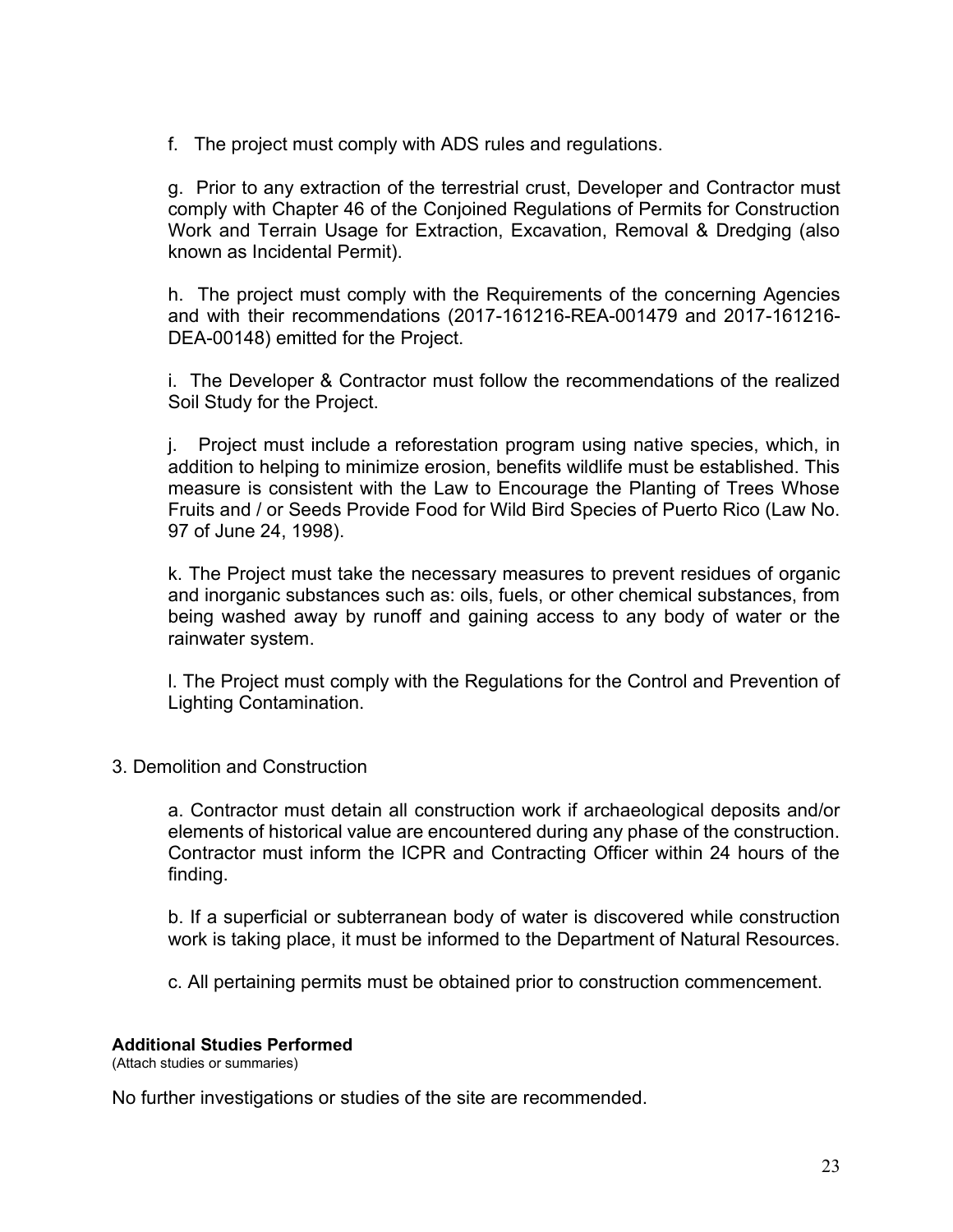## List of Sources, Agencies and Persons Consulted [40 CFR 1508.9(b)]

1. National Parks Services

a.<https://www.nps.gov/subjects/nnlandmarks/index.htm>

- 2. FEMA Flood Map Service Center a.<https://msc.fema.gov/portal/home>
- 3. The National Flood Insurance Program Community Status Book a.<https://www.fema.gov/cis/PR.html>
- 4. Junta de Planificación de Puerto Rico
- 5. National Wetlands Inventory
	- a.<https://www.fws.gov/wetlands/data/mapper.html>
- 6. Puerto Rico Coastal Zone Management Program a[.http://drna.pr.gov/historico/oficinas/arn/recursosvivientes/costasreservasrefugios/pmzc/](http://drna.pr.gov/historico/oficinas/arn/recursosvivientes/costasreservasrefugios/pmzc/pmzc/pmzc2009/PMZCPR%20ingles%202009%20final.pdf) [pmzc/pmzc2009/PMZCPR%20ingles%202009%20final.pdf](http://drna.pr.gov/historico/oficinas/arn/recursosvivientes/costasreservasrefugios/pmzc/pmzc/pmzc2009/PMZCPR%20ingles%202009%20final.pdf)
- 7. Office for Coastal Zone Management
	- a.<https://coast.noaa.gov/czm/mystate/#puertorico>
- 8. United States Environmental Protection Agency
	- a.<https://www.epa.gov/dwssa>
	- b[.https://epa.maps.arcgis.com/apps/webappviewer/index.html?id=9ebb047ba3ec41ada18](https://epa.maps.arcgis.com/apps/webappviewer/index.html?id=9ebb047ba3ec41ada1877155fe31356b)

[77155fe31356b](https://epa.maps.arcgis.com/apps/webappviewer/index.html?id=9ebb047ba3ec41ada1877155fe31356b) 

- c.<https://www3.epa.gov/airquality/greenbook/tnca.html>
- d.<https://www3.epa.gov/airquality/greenbook/anayopr.html>
- 9. National Wildlife Refuge System
	- a.<https://www.fws.gov/refuges/>
	- b.<https://www.fws.gov/refuges/refugeLocatorMaps/PuertoRico.html>
	- c. [https://www.fws.gov/refuges/maps/NWRS\\_National\\_Map.pdf](https://www.fws.gov/refuges/maps/NWRS_National_Map.pdf)
- 10. USA National Wild and Scenic Rivers
	- a. [www.rivers.gov](http://www.rivers.gov/)
- 11. Federal Aviation Administration

a. [https://www.faa.gov/airports/planning\\_capacity/npias/reports/media/NPIAS-Report-](https://www.faa.gov/airports/planning_capacity/npias/reports/media/NPIAS-Report-2019-2023-Appendix-B.pdf)

- [2019-2023-Appendix-B.pdf](https://www.faa.gov/airports/planning_capacity/npias/reports/media/NPIAS-Report-2019-2023-Appendix-B.pdf)
- 12. Google Earth
	- a. [https://earth.google.com](https://earth.google.com/)
- 13. Google Maps
	- a. [https://maps.google.com](https://maps.google.com/)
- 14. USFWS Coastal Barrier Resources System
	- a.<https://www.fws.gov/cbra>
- 15. National Pollutant Discharge Elimination System (NPDES)
	- a.<https://www.epa.gov/npdes>
- 16. Air Quality, EPA Nonattainment Areas Arecibo
	- a. [02\\_pr\\_epatsd.pdf](https://www.epa.gov/sites/default/files/2016-04/documents/02_pr_epatsd.pdf)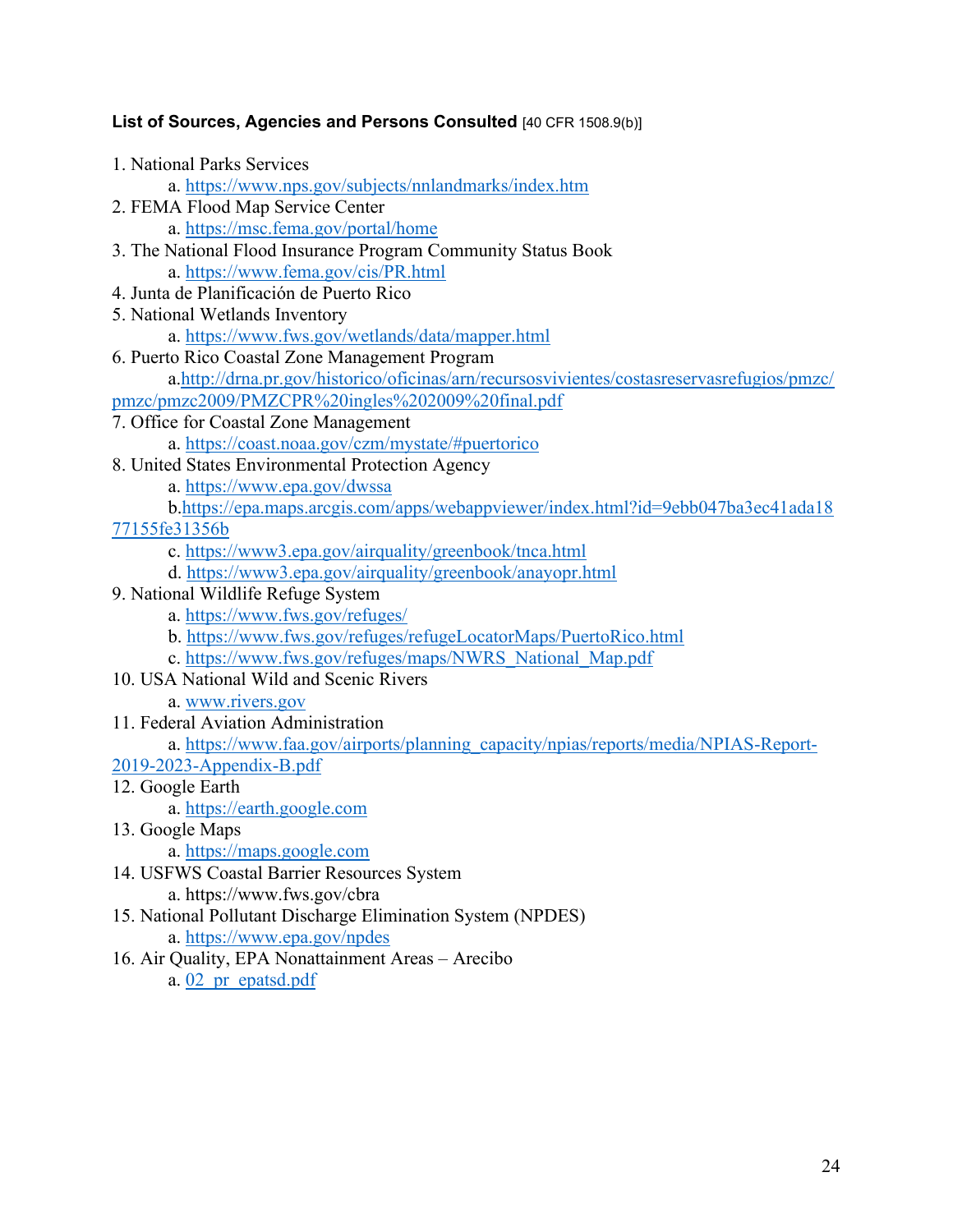## **Annexes:**

# **I. ESCJ – General Requirements**

- 1. Technical & Feasibility Project Narrative
- 2. USGS Topographic Quadrangle Map
- 3. Wetland Inventory Map
- 4. FEMA Map
- 5. USFWS Coastal Barrier Map
- 6. Site Plan
- 7. Photographs
- 8. As-Found Plan
- 9. ALTA Survey
- 10. Designer's Preliminary Certification
- 11. Zoning Certification
- 12. Fair Housing Act Checklist
- 13. Project Timeline

# **II. ESCJ – Studies**

- 1. Soil Study + Geotechnical Engineer Certification + Structural Engineer **Certification**
- 2. Noise Study
- 3. Updated Phase I Environmental Site Assessment 09.20.2021
- 4. Hydraulic-Hydrological Study + Non-Flood Certification
- 5. SHPO Final Determination Letter
- 6. Archaeological Study + Architect SHPO Letter

# **III. ESCJ – Design & Costs**

- 1. Architect Contract
- 2. Construction Contract
- 3. Inspector Contract
- 4. Construction Cost Breakdown
- 5. Development Budget & Cash Flow
- 6. Plans
- 7. Technical Specifications

# **IV. ESCJ - CDBG-DR Design Requirements**

- 1. ICC-700 NBGS Scoring Tool
- 2. Notification of Green Building Standard Being Pursued
- 3. Green Building Person-In-Charge
- 4. Green Building Checklist Annex U
- 5. Green Building Certificate of Compliance